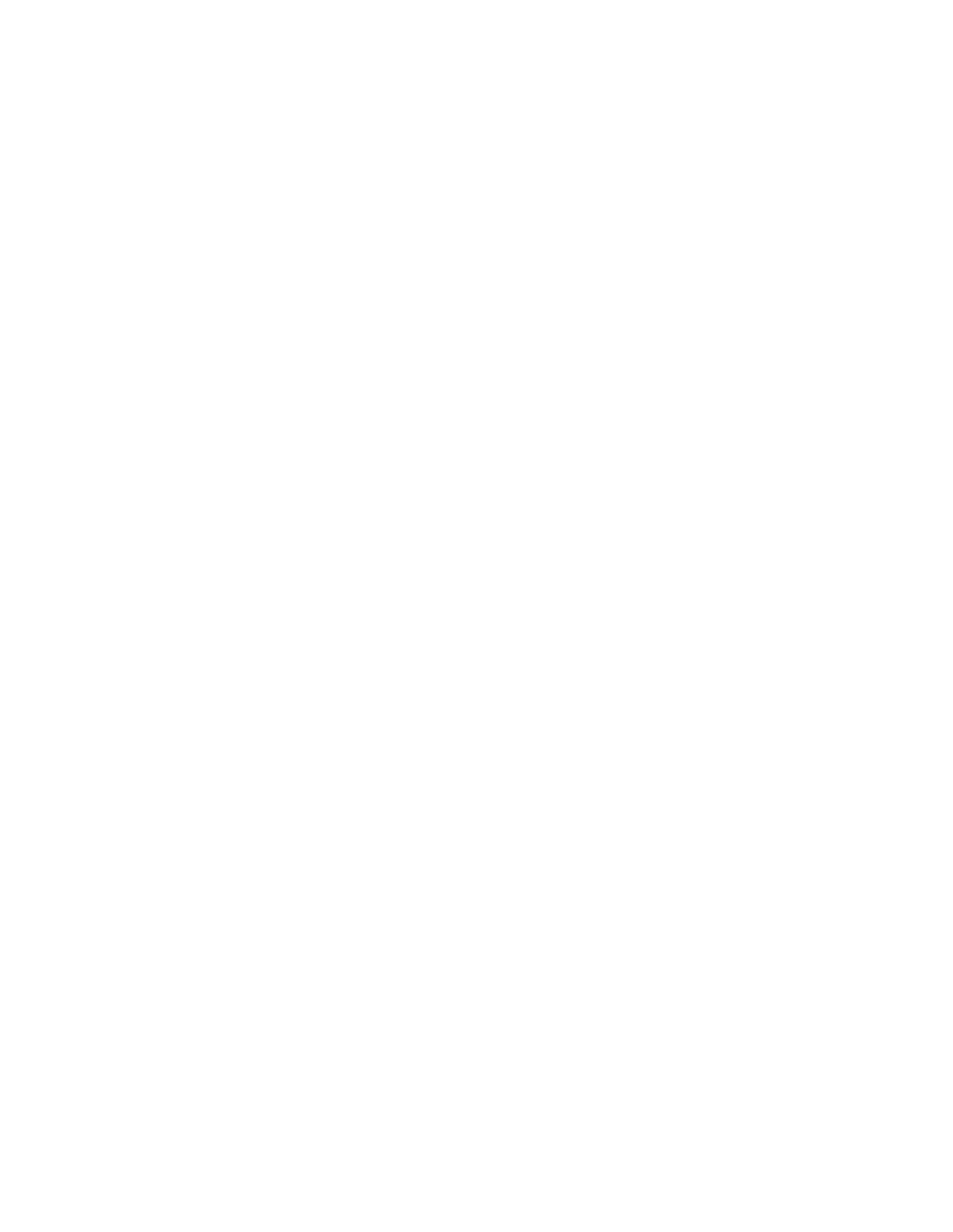| <b>Version</b> | <b>Date</b>                                                                                                                  | <b>Reason for Revisions</b>                                                                                                                                                                                                                                                                                                                                                                                                                                                                      | <b>Completed By</b> |
|----------------|------------------------------------------------------------------------------------------------------------------------------|--------------------------------------------------------------------------------------------------------------------------------------------------------------------------------------------------------------------------------------------------------------------------------------------------------------------------------------------------------------------------------------------------------------------------------------------------------------------------------------------------|---------------------|
| 1.0            | Policies and procedures as of<br>October 1, 2015<br>Published: February 25, 2016                                             | New document                                                                                                                                                                                                                                                                                                                                                                                                                                                                                     | FSSA and HPE        |
| 1.1            | Policies and procedures as of<br>April 1, 2016<br>Published: July 12, 2016                                                   | Scheduled update                                                                                                                                                                                                                                                                                                                                                                                                                                                                                 | FSSA and HPE        |
| 1.2            | Policies and procedures as of<br>April 1, 2016<br>Published: August 16, 2016                                                 | Correction                                                                                                                                                                                                                                                                                                                                                                                                                                                                                       | FSSA and HPE        |
| 1.3            | Policies and procedures as of<br>April 1, 2016<br>Published: January 5, 2017                                                 | Correction                                                                                                                                                                                                                                                                                                                                                                                                                                                                                       | FSSA and HPE        |
| 1.4            | Policies and procedures as of<br>April 1, 2016<br>(CoreMMIS updates as of<br>February 13, 2017)<br>Published: March 28, 2017 | CoreMMIS update                                                                                                                                                                                                                                                                                                                                                                                                                                                                                  | FSSA and HPE        |
| 2.0            | Policies and procedures as of<br>May 1, 2017<br>Published: November 7, 2017                                                  | Scheduled update                                                                                                                                                                                                                                                                                                                                                                                                                                                                                 | FSSA and DXC        |
| 3.0            | Policies and procedures as of<br>August 1, 2018<br>Published: June 20, 2019                                                  | Scheduled update                                                                                                                                                                                                                                                                                                                                                                                                                                                                                 | FSSA and DXC        |
| 4.0            | Policies and procedures as of<br>December 1, 2019<br>Published: February 27, 2020                                            | Scheduled update                                                                                                                                                                                                                                                                                                                                                                                                                                                                                 | FSSA and DXC        |
| 5.0            | Policies and procedures as of<br>January 1, 2021<br>Published: April 22, 2021                                                | Scheduled update:<br>• Edited text as needed for<br>clarity<br>Corrected information in<br>Table 1 - Service<br><b>Requirements for Members</b><br>with Central Nervous System<br>Disorders and Table 2 -<br><b>Service Requirements for</b><br><b>Members</b> with<br><b>Gastrointestinal Disorders</b><br>Updated the contact<br>information in the <i>Home</i><br><b>Health Prior Authorization</b><br><b>Policies</b> section and added<br>clarification regarding<br>requesting PA by phone | FSSA and Gainwell   |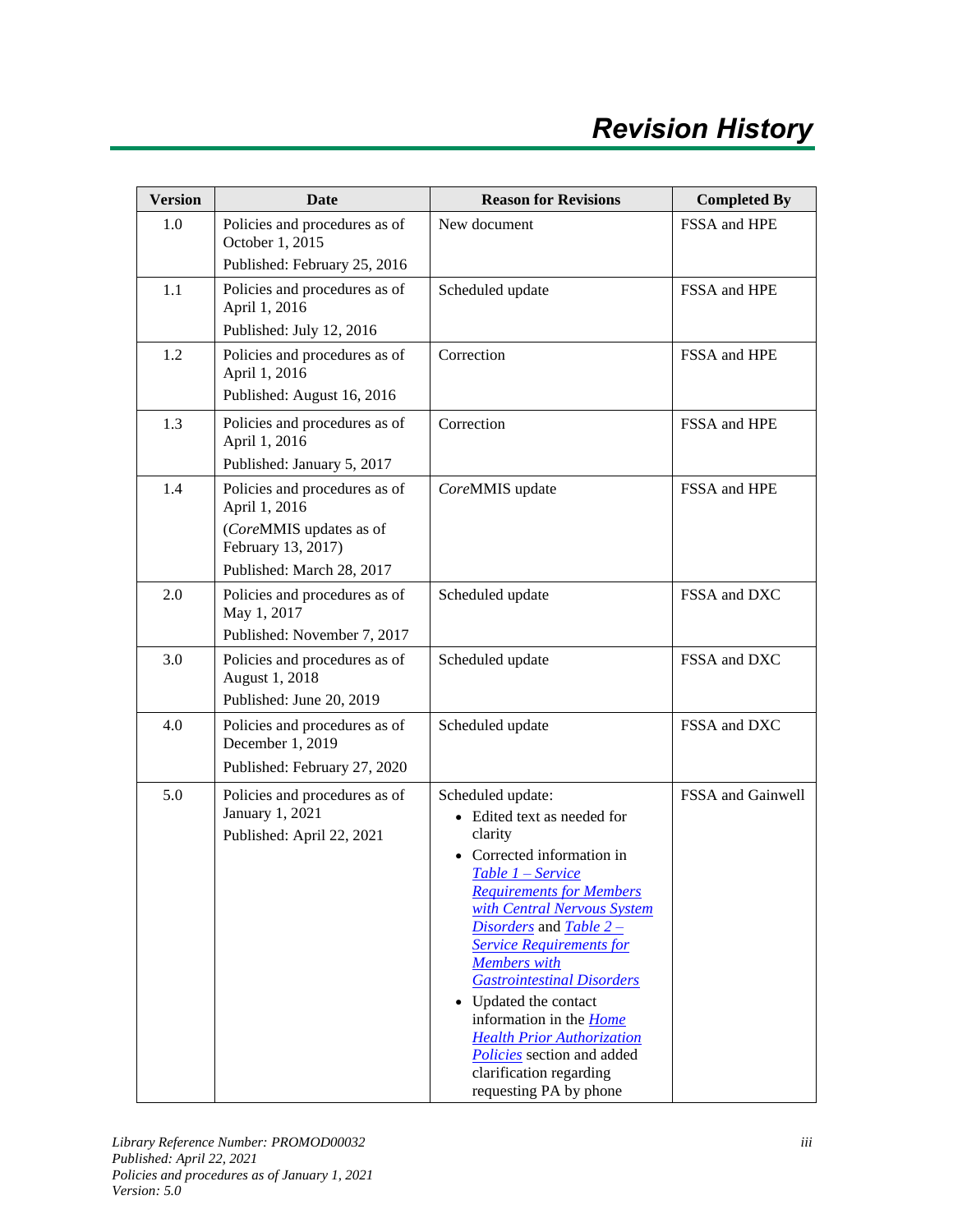| Version | Date                                                                                                         | <b>Reason for Revisions</b>                                                                     | <b>Completed By</b> |
|---------|--------------------------------------------------------------------------------------------------------------|-------------------------------------------------------------------------------------------------|---------------------|
|         |                                                                                                              | • Updated the mailing address<br>in the <i>Home Health Billing</i><br><i>Procedures</i> section |                     |
|         | • Updated how to find current<br>home health rates in the <i>Home</i><br><b>Health Reimbursement section</b> |                                                                                                 |                     |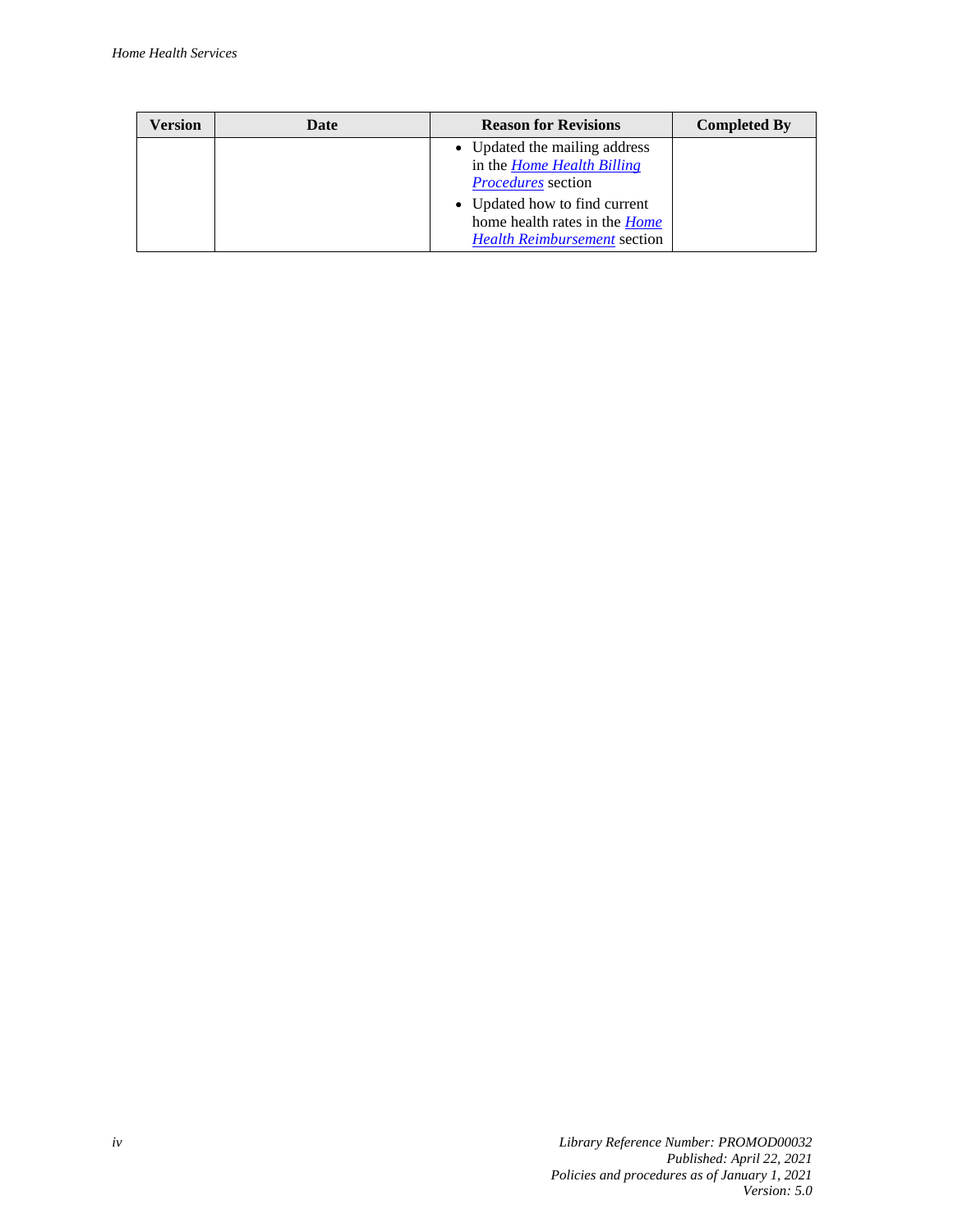| Initial Evaluations for Physical Therapy, Occupational Therapy, and Speech-Language |  |
|-------------------------------------------------------------------------------------|--|
|                                                                                     |  |
|                                                                                     |  |
|                                                                                     |  |
|                                                                                     |  |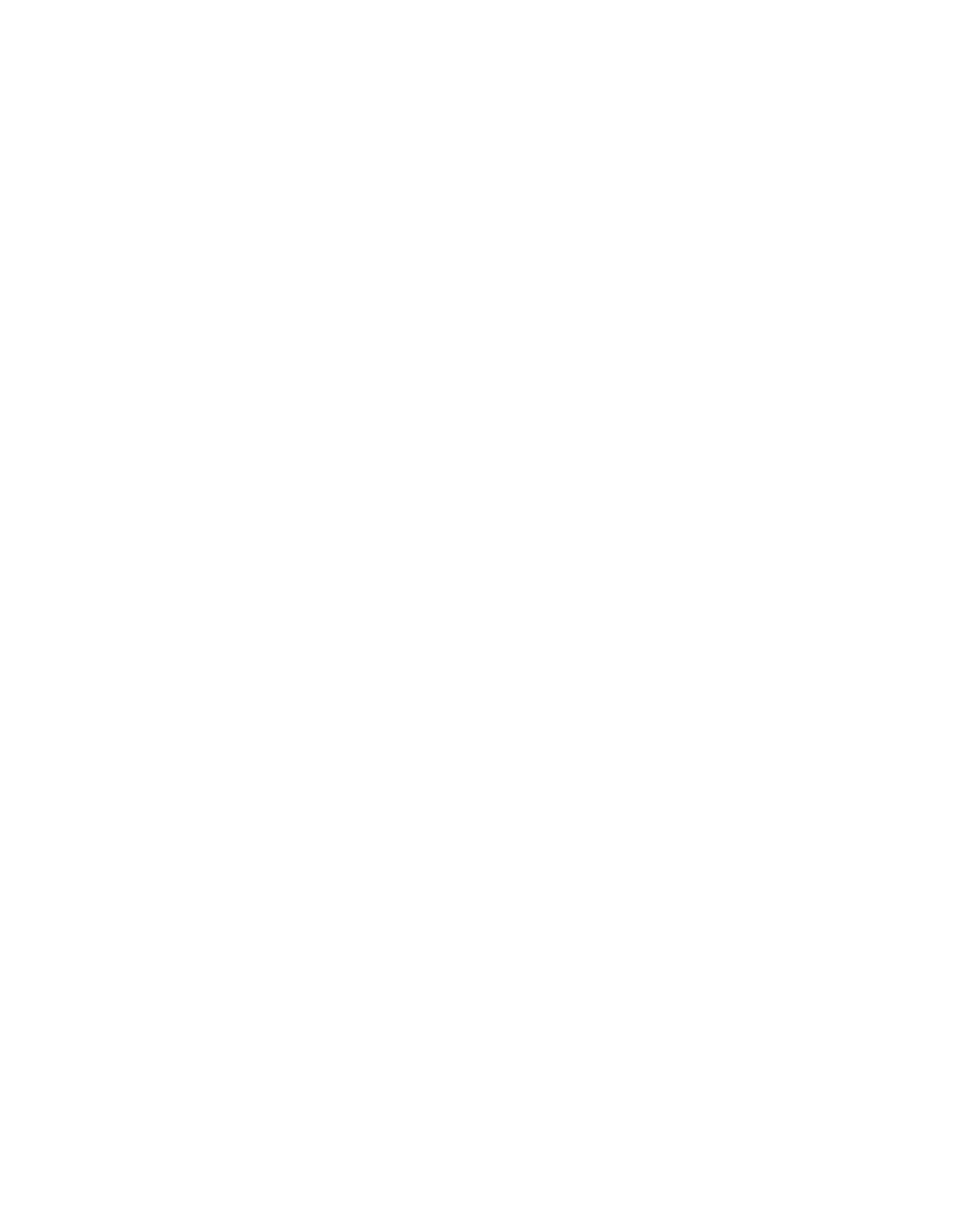*Note: The information in this module applies to Indiana Health Coverage Programs (IHCP) services provided under the fee-for-service (FFS) delivery system. For information about services provided through the managed care delivery system – including Healthy Indiana Plan (HIP), Hoosier Care Connect, and Hoosier Healthwise services – providers must contact the member's managed care entity (MCE) or refer to the MCE provider manual. MCE contact information is included in the [IHCP Quick Reference](https://www.in.gov/medicaid/files/quick%20reference.pdf)  [Guide](https://www.in.gov/medicaid/files/quick%20reference.pdf) at in.gov/medicaid/providers.*

*For updates to the information in this module, see IHCP [Banner Pages and Bulletins](https://www.in.gov/medicaid/providers/829.htm) at in.gov/medicaid/providers.*

#### <span id="page-6-0"></span>**Introduction**

In accordance with *Code of Federal Regulations 42 CFR 440.70*, the Indiana Health Coverage Programs (IHCP) defines "home health services" as services provided on a part-time and intermittent basis to Medicaid members of any age in the member's place of residence. A "place of residence" for home health services does not include a hospital, nursing facility, or intermediate care facility for individuals with intellectual disabilities (ICF/IID). Members may receive home health services in any setting in which normal life activities take place other than a hospital, nursing facility, ICF/IID, or any setting in which payment is, or could be, made under Medicaid for inpatient services that include room and board. Home health services cannot be limited to members who are homebound.

#### <span id="page-6-1"></span>**IHCP Coverage for Home Health Services**

Home health services are available to IHCP members of any age when the services are:

- Medically necessary
- Ordered in writing by a physician
- Performed on a part-time and intermittent basis in accordance with a written plan of treatment

The medical necessity for home health services must be certified by the member's qualifying treating physician as described in the *[Certification of Medical Necessity of Home Health Care](#page-7-1)* section.

Home health services require prior authorization as described in the *[Home Health Prior Authorization](#page-16-0)  [Policies](#page-16-0)* section.

#### <span id="page-6-2"></span>**Covered Services**

Home health services include skilled nursing, home health aide services, and skilled therapies (physical therapy, occupational therapy, and speech-language pathology).

IHCP home health benefits include covered services performed by practitioners such as the following:

- Registered nurses (RNs)
- Licensed practical nurses (LPNs)
- Physical therapists
- Occupational therapists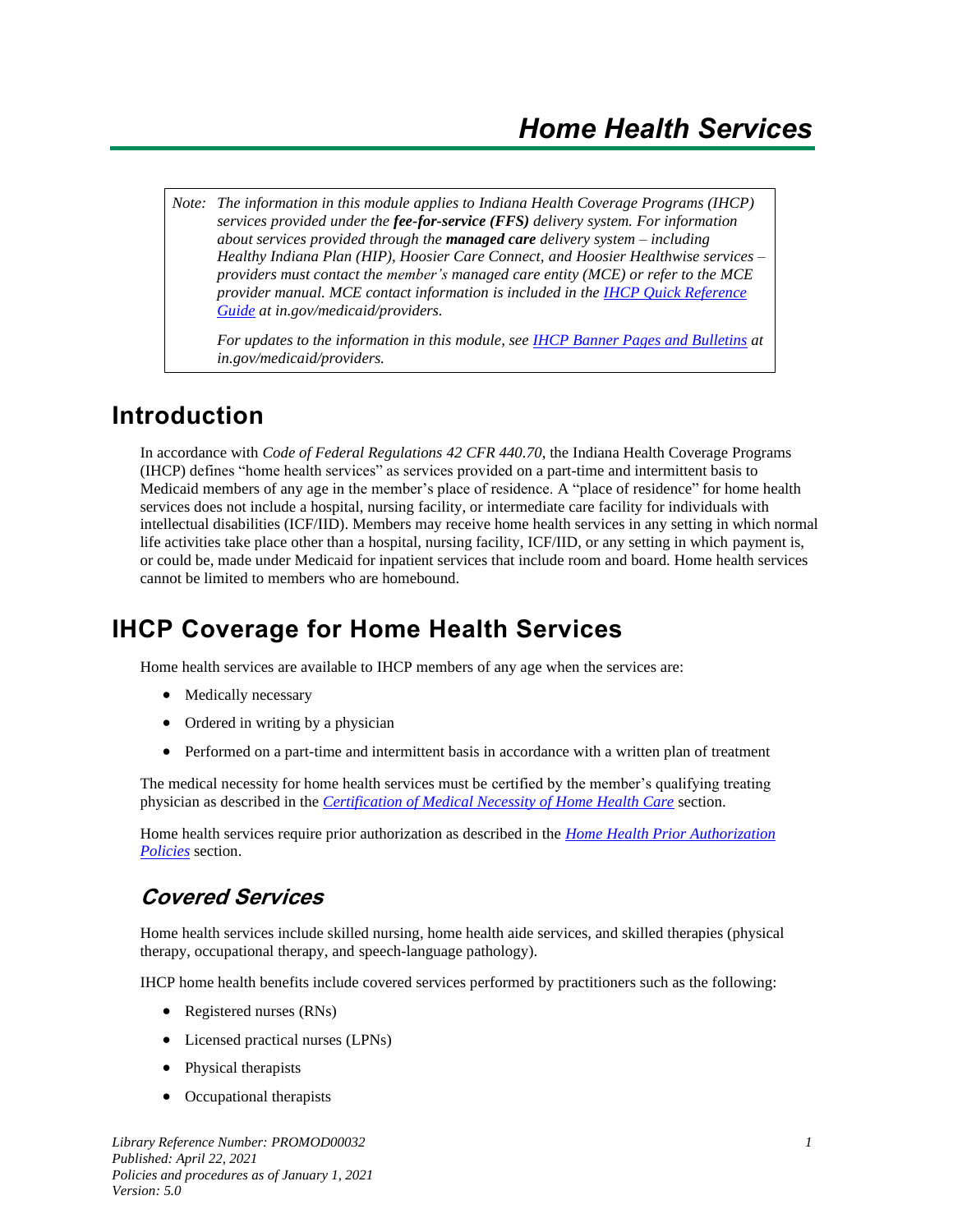- Speech-language pathologists
- Home health aides

The IHCP covers telehealth services provided by home health agencies. See the *[Telemedicine and](https://www.in.gov/medicaid/files/telemedicine%20and%20telehealth%20services.pdf)  [Telehealth Services](https://www.in.gov/medicaid/files/telemedicine%20and%20telehealth%20services.pdf)* module for more information.

#### <span id="page-7-0"></span>**Noncovered Services**

The following services are not covered under the home health benefit:

- Transporting the member to grocery stores, pharmacies, banks, and so forth
- Homemaker services (including shopping, laundry, cleaning, meal preparation, and so on)
- Chores (including picking up prescriptions and running other errands)
- Sitter or companion services (including activity planning, escorting the member to events, and so on)
- Respite care

*Note: Although these services are not covered for home health billing, they may be covered for eligible members under the applicable IHCP Home- and Community-Based Services (HCBS) waiver program, or (in the case of transporting members to the pharmacy) as a Traditional Medicaid benefit.*

## <span id="page-7-1"></span>**Certification of Medical Necessity of Home Health Care**

The medical necessity for home health services must be certified by the member's qualifying treating physician.

A face-to face encounter between the member and the physician, advanced practice registered nurse in collaboration with the physician, or a physician assistant under the supervision of the physician is required for the initial certification of medical necessity of home health services. This face-to-face encounter must occur no more than **90 days before or 30 days after** the start of services. Documentation of the face-toface encounter, in accordance with *42 CFR 440.70(f),* is required for IHCP coverage of home health services.

Certification requirements for the medical equipment and supplies used for home health services can be found in the *[Durable and Home Medical Equipment and Supplies](https://www.in.gov/medicaid/files/durable%20and%20home%20medical%20equipment%20and%20supplies.pdf)* module.

*Note: The face-to-face encounter requirements for coverage of home health services apply to all initial orders and to all episodes initiated with the completion of a Start-of-Care Outcome and Assessment Information Set (OASIS) assessment. The face-to-face encounter requirements do not apply to recertification of home health services. IHCP HCBS programs and benefits are outside the scope of this regulation and are not subject to the face-to-face encounter requirements.*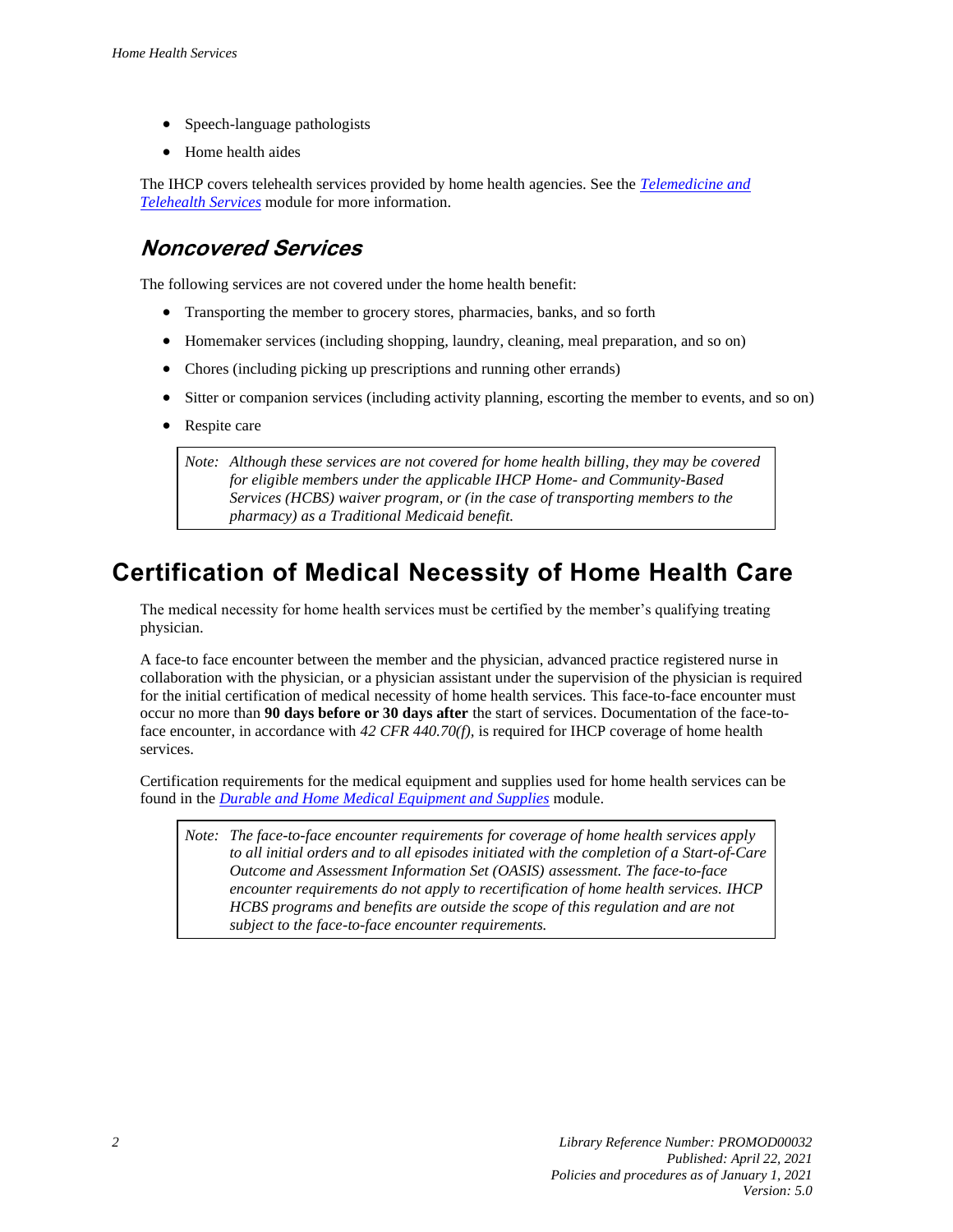### <span id="page-8-0"></span>**Indicators for Home Health Services**

At least one indicator from each of the following two categories must be present for a member to be eligible for home health services:

#### **Category I: Member**

- The member is at risk of respiratory failure, severe deterioration, or hospitalization without constant monitoring.
- The member requires total care monitoring 24 hours per day.
- The member desires to stay in the home, rather than in a long-term care (LTC) facility.
- The medical condition of the member has deteriorated, creating the need for more intense short-term care (physician's statement required).
- The member does not have a primary caregiver or access to other care.

#### **Category II: Caregiver**

- The caregiver is employed and absent from the home or is unable to provide the necessary care.
- The caregiver has additional child-care responsibilities, disallowing the time needed to care for the member (three or more children under 6 years of age, or four or more children under the age of 10).
- The caregiver has additional children with special needs to care for (one or more children with special healthcare needs requiring extensive medical and physical care).
- A caregiver is experiencing a major illness or injury, with expectation of recovery (physician's statement required).
- There is a temporary but significant change in the availability of a caregiver for example, military service (commanding officer, other military representative, or employer's statement required).
- There is a significant permanent change in a caregiver's status for example, death or divorce with loss of one caregiver (physician's statement required).

The following sections outline additional indicators required for home health services related to certain specific medical conditions.

#### <span id="page-8-1"></span>**Indicators for Central Nervous System Disorders**

One of the following indicators must be present for a member to receive home health care for central nervous system (CNS) disorders:

- Altered level of consciousness
- Respiratory distress
- Potential for increased intracranial pressure
- Body temperature fluctuations (hypothalamus involvement)
- Posturing (decerebrate/decorticate)
- Seizure activity (current)
- Spasticity (severe)
- Pain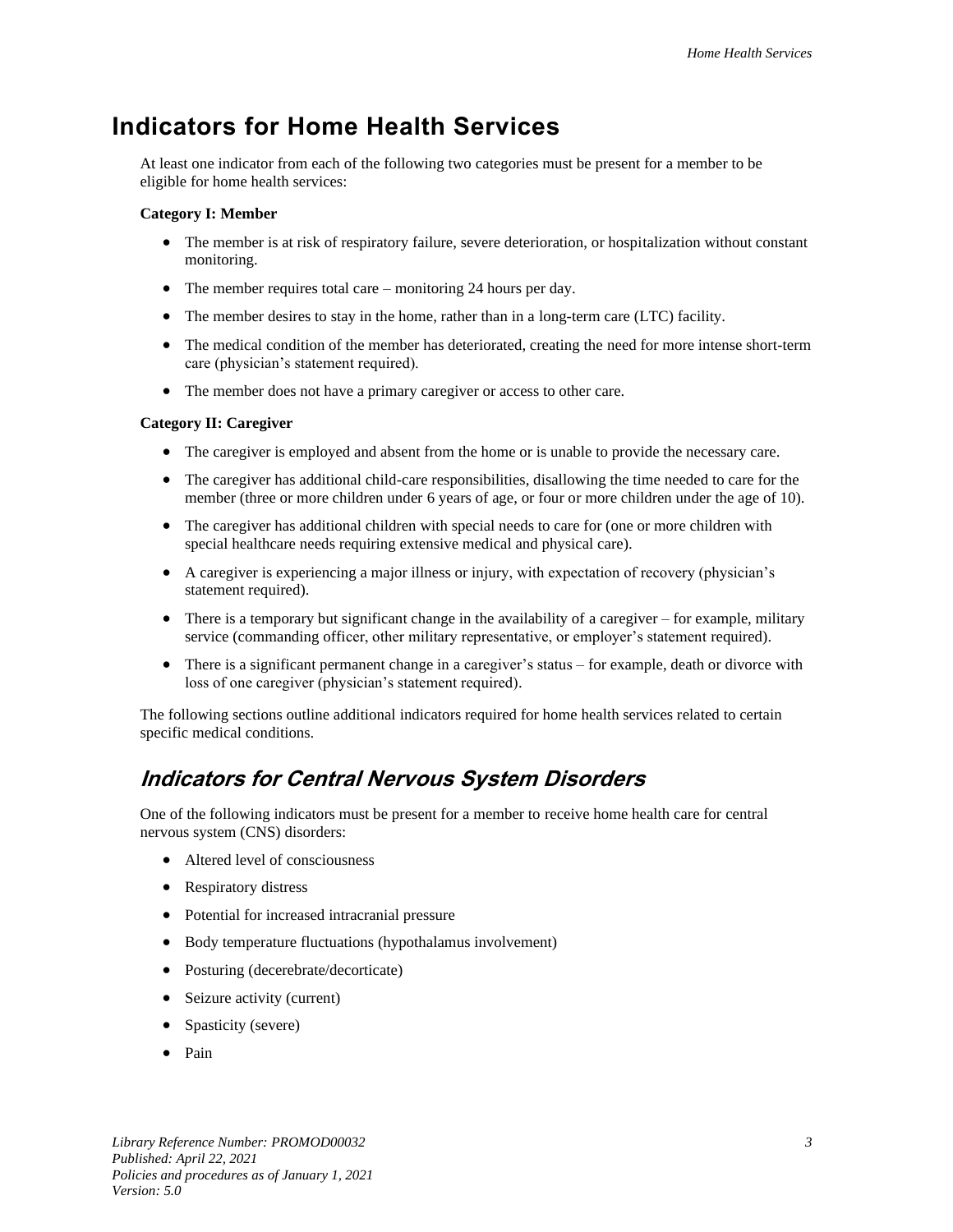- Impaired motor/sensory function, such as the following:
	- Paresis
	- Paralysis
	- Vision impairment
	- Hearing impairment
	- Impaired gag reflex
	- Decreased tactile sensation
- Potential for injury to self
- Need for constant supervision

One of the services in Table 1 must also be necessary for a member to receive home health services for CNS disorders.

#### <span id="page-9-0"></span>Table 1 – Service Requirements for Members with Central Nervous System Disorders

| <b>Services Requiring Skilled Care</b>                                                                                                                                                                                                                                                                                                                                                                                                                                                                                                                                    | <b>Services Requiring Nonskilled Care</b>                                                                                                                                                                                                                                                                                                                                 |
|---------------------------------------------------------------------------------------------------------------------------------------------------------------------------------------------------------------------------------------------------------------------------------------------------------------------------------------------------------------------------------------------------------------------------------------------------------------------------------------------------------------------------------------------------------------------------|---------------------------------------------------------------------------------------------------------------------------------------------------------------------------------------------------------------------------------------------------------------------------------------------------------------------------------------------------------------------------|
| (Home Nursing or Therapy)                                                                                                                                                                                                                                                                                                                                                                                                                                                                                                                                                 | (Home Health Aide Services)                                                                                                                                                                                                                                                                                                                                               |
| Central line maintenance<br>Complex treatment/wound care (such as sterile<br>dressings, wound packing, and medicated soaks)<br>Exercise (active/passive)<br>Intravenous (IV) medication administration<br>Occupational therapy or physical therapy<br>Oxygen therapy<br>Parenteral/enteral nutrition<br>Respiratory treatments<br>Stimulation (verbal/tactile)<br>Suctioning (frequency/secretion type)<br>Tracheostomy maintenance/change<br>Tube feedings/maintenance of tube<br>Urinary catheter maintenance/change<br>Ventilator operation/maintenance<br>Vital signs | • Ambulation/transfer assistance<br>Bathing/dressing/changing linens<br>Catheter care<br>Exercise (active/passive)<br>Intake and output (I&O) records<br>Minor treatment modalities<br>Oral care<br>Feeding/fluid assistance as ordered<br>Positioning<br>Safety measures (seizure precautions)<br>Skin care<br>Splint or brace application<br>Stimulation<br>Vital signs |

*Note: Services appearing in both columns may be either skilled care or nonskilled care, as justified by the required plan of treatment during PA review.*

#### <span id="page-9-1"></span>**Indicators for Gastrointestinal Disorders**

One of the following indicators must be present for a member to receive home health care for gastrointestinal (GI) disorders:

- Nutritional impairment
	- Malabsorption
	- Mechanical cause
- Stomatitis, pharyngitis, or esophagitis
- Swallowing disorders
- Gastric reflux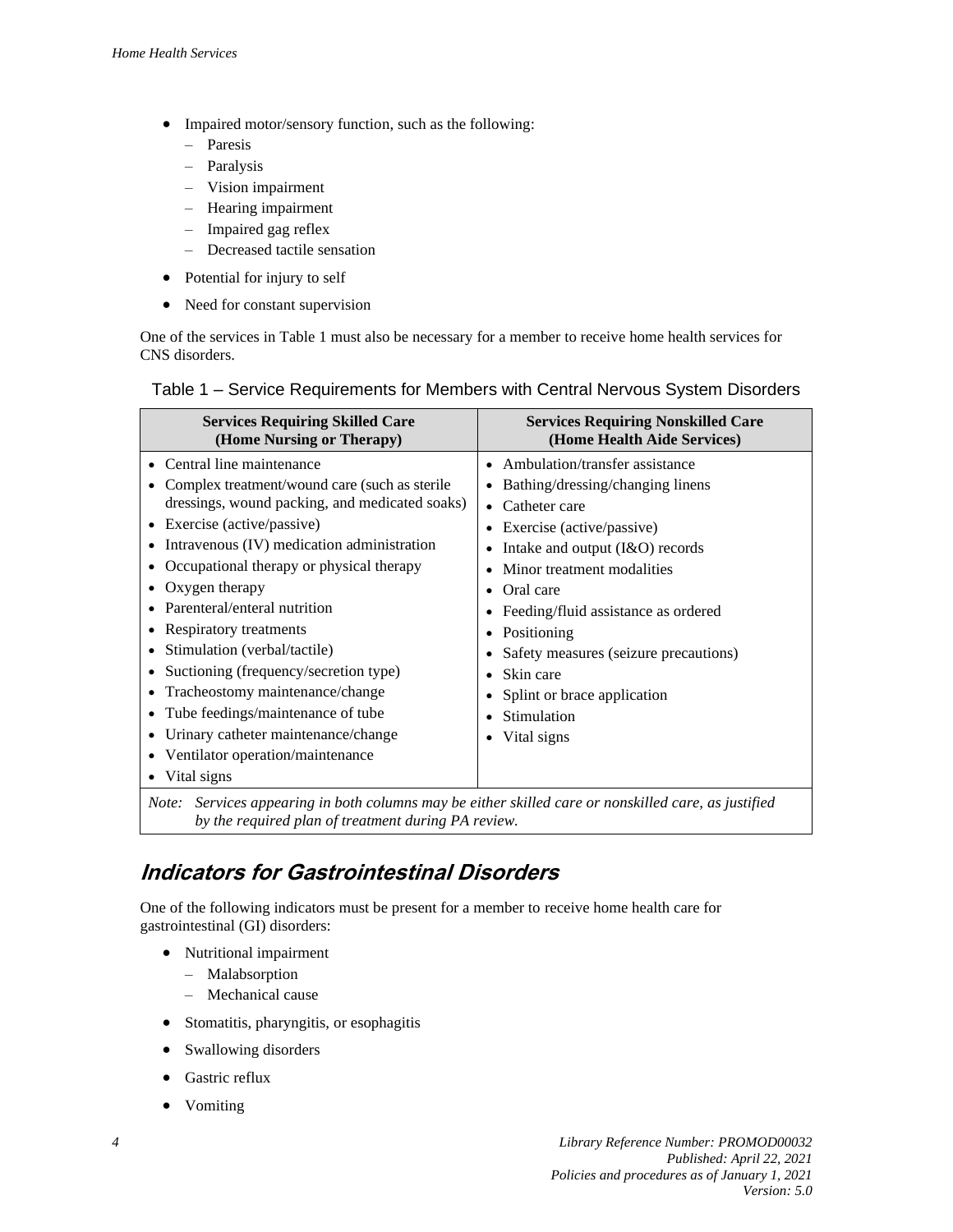- Anorexia
- Pain
- Orthostatic blood pressure
- Significant rapid weight loss
- Morbid obesity > 200% optimal weight
- Periorbital/perirectal lesions
- Unhealed wound(s)
	- Surgical
	- Fistula, abscess, fissures
- Bacterial or parasitic infections
- Diarrhea
- Constipation
- Subtotal or total gastrectomy
- **Ostomies**
- Anemia
- Weakness and fatigue

<span id="page-10-0"></span>One of the services in Table 2 must also be necessary for a member to receive home health services for GI disorders for GI disorders.

| <b>Services Requiring Skilled Care</b><br>(Home Nursing or Therapy)                                                                                                                                                                                                                                                                                                                                                                                                                                                                        | <b>Services Requiring Nonskilled Care</b><br>(Home Health Aide Services)                                                                                                                               |  |
|--------------------------------------------------------------------------------------------------------------------------------------------------------------------------------------------------------------------------------------------------------------------------------------------------------------------------------------------------------------------------------------------------------------------------------------------------------------------------------------------------------------------------------------------|--------------------------------------------------------------------------------------------------------------------------------------------------------------------------------------------------------|--|
| Administration/maintenance<br>Bowel training<br>Central line maintenance<br>Complex treatment/wound care (such as<br>sterile dressings, wound packing, and<br>medicated soaks)<br>Occupational therapy, physical therapy, and<br>speech therapy<br>Gastric tube medication administration<br>I&O records<br>$\bullet$<br>IV medication administration<br>Nasogastric tube placement<br>Oral medication administration<br>Ostomy care/irrigation<br>Oxygen therapy<br>٠<br>Parenteral/enteral nutrition<br>Vital signs<br>Weight monitoring | • Ambulation/transfer assistance<br>Bathing/dressing/changing linens<br>Exercise (active/passive)<br>Feeding/fluid assistance as ordered<br>I&O records<br>Oral care<br>Skin care<br>Weight monitoring |  |
| Note: Services appearing in both columns may be either skilled care or nonskilled care, as justified                                                                                                                                                                                                                                                                                                                                                                                                                                       |                                                                                                                                                                                                        |  |

#### Table 2 – Service Requirements for Members with Gastrointestinal Disorders

*by the required plan of treatment during PA review.*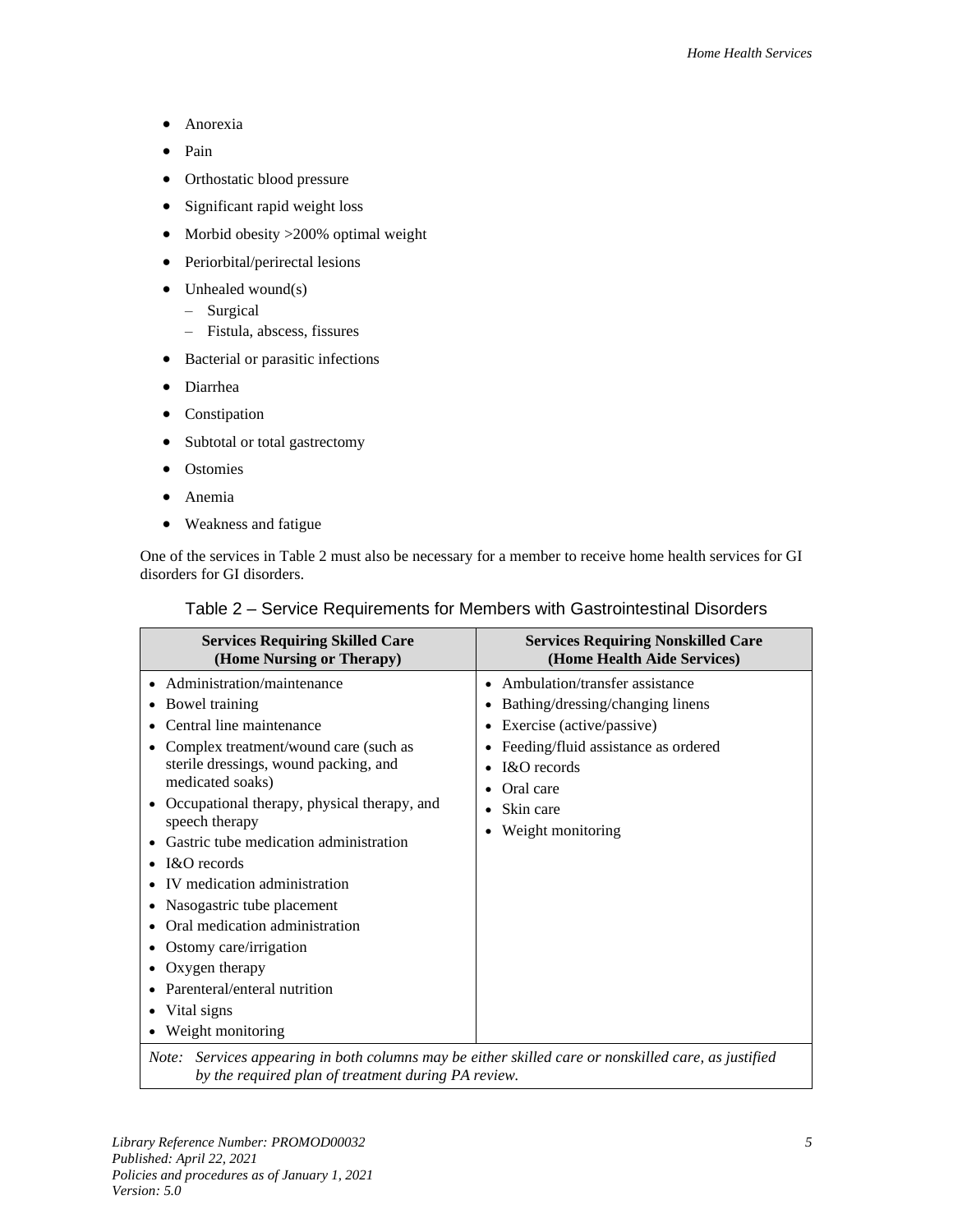#### <span id="page-11-0"></span>**Indicators for Musculoskeletal Disorders**

One of the following indicators must be present for a member to receive home health care for musculoskeletal disorders:

- Pain
- Loss of locomotor ability
- Decreased muscle strength
- Stiffness
- Joint pain, swelling, redness, tenderness
- Muscle wasting
- Paralysis
- Postamputation
- Multiple fractures
- Muscle spasms
- Potential for injury to self

One of the services in Table 3 must also be necessary for a member to receive home health services for musculoskeletal disorders.

| Table 3 – Service Requirements for Members with Musculoskeletal Disorders |  |  |  |  |  |
|---------------------------------------------------------------------------|--|--|--|--|--|
|---------------------------------------------------------------------------|--|--|--|--|--|

| <b>Services Requiring Skilled Care</b><br>(Home Nursing or Therapy)                                                                                                                                                        | <b>Services Requiring Nonskilled Care</b><br>(Home Health Aide Services)                                             |  |
|----------------------------------------------------------------------------------------------------------------------------------------------------------------------------------------------------------------------------|----------------------------------------------------------------------------------------------------------------------|--|
| • Ambulation/transfer assistance<br>• Exercise (active/passive)<br>• Noninvasive treatments, comfort measures<br>• Position changes<br>• Prosthesis, brace, splint assistance<br>• Treatments requiring sterile procedures | • Activities of daily living (ADLs) assistance<br>Ambulation/transfer assistance<br>Bathing/dressing/changing linens |  |
| Services appearing in both columns may be either skilled care or nonskilled care, as justified<br>Note:<br>by the required plan of treatment during PA review.                                                             |                                                                                                                      |  |

#### <span id="page-11-1"></span>**Indicators for Respiratory Disorders**

One of the following indicators must be present for a member to receive home health care for respiratory disorders:

- Dyspnea
- Diminished quality of respiration (shallow, air hunger, and so on)
	- Rate of respiration
	- Dyspnea at rest
	- Dyspnea with exertion
	- Cyanosis
	- Use of accessory muscles
	- Apnea/bradycardia
- Abnormal breath sounds
- Splinting respirations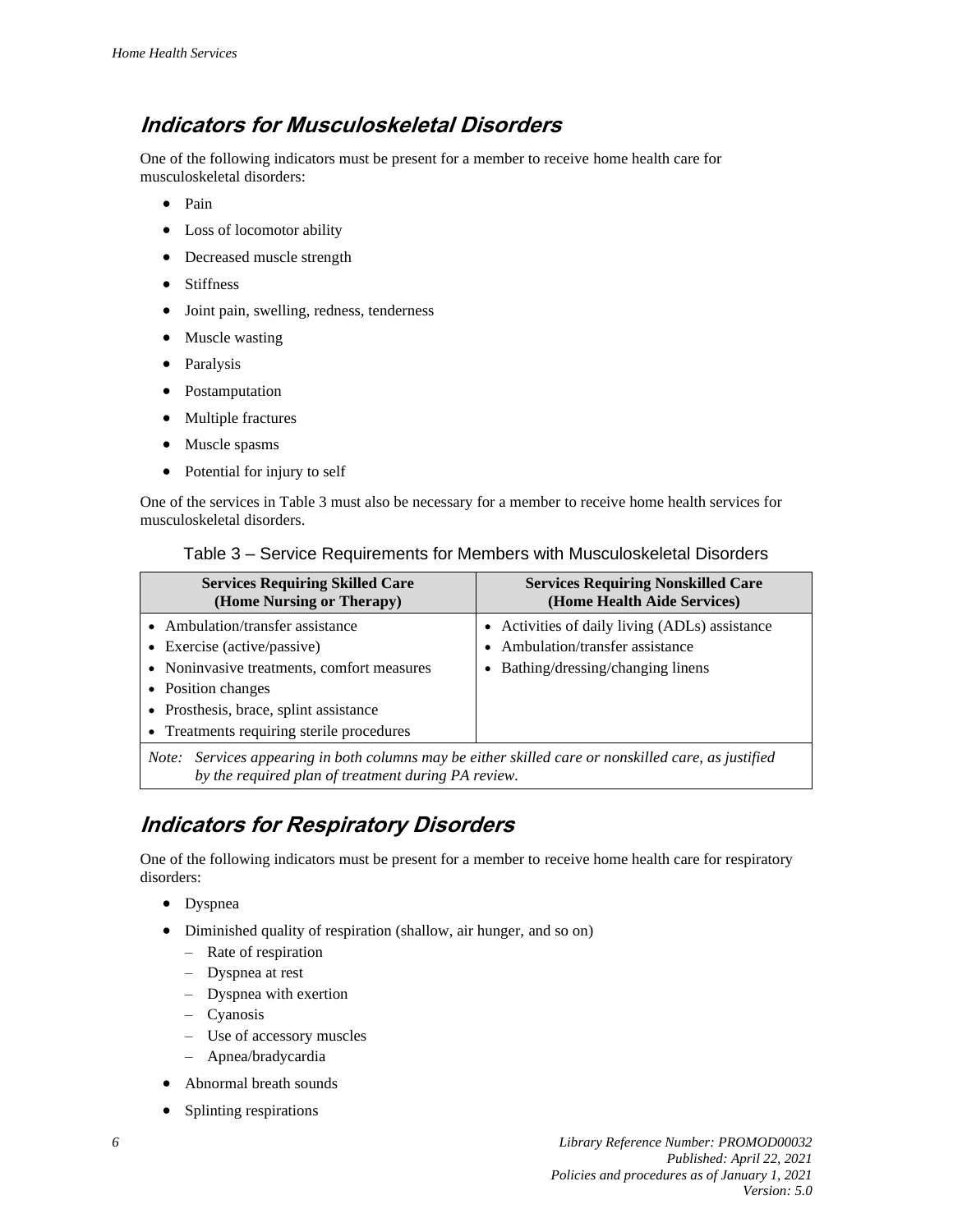- Strenuous coughing
- Excessive, tenacious secretions
- Ineffective airway clearance
- Abnormal arterial blood gases (ABGs)
- Decreased ability to be mobile due to dyspnea
- Irritability/depression
- Fatigue/weakness
- Anxiety

One of the services in Table 4 must also be necessary for a member to receive home health services for respiratory disorders.

| Table 4 – Service Requirements for Members with Respiratory Disorders |  |
|-----------------------------------------------------------------------|--|
|                                                                       |  |

| <b>Services Requiring Skilled Care</b>                                                                                                                                                                                                                                                                                                              | <b>Services Requiring Nonskilled Care</b>                                                                                                                                                             |
|-----------------------------------------------------------------------------------------------------------------------------------------------------------------------------------------------------------------------------------------------------------------------------------------------------------------------------------------------------|-------------------------------------------------------------------------------------------------------------------------------------------------------------------------------------------------------|
| (Home Nursing or Therapy)                                                                                                                                                                                                                                                                                                                           | (Home Health Aide Services)                                                                                                                                                                           |
| • Complex treatment/wound care (such as<br>sterile dressings, wound packing, and<br>medicated soaks)<br>IV medication administration<br>Oral medication administration<br>• Parenteral/enteral nutrition<br>Respiratory treatments<br>Suctioning<br>Tracheostomy maintenance/change<br>Ventilator operation/maintenance<br>$\bullet$<br>Vital signs | • Ambulation/transfer assistance<br>ADL assistance<br>Bathing/dressing/changing linens<br>• Exercise (active/passive)<br>Feeding/fluid assistance as ordered<br>Oral care<br>Skin care<br>Vital signs |

*Note: Services appearing in both columns may be either skilled care or nonskilled care, as justified by the required plan of treatment during PA review.*

#### <span id="page-12-0"></span>**Indicators for Urinary/Renal Disorders**

One of the following indicators must be present for a member to receive home health care for urinary/renal disorders:

- Anemia
- Dyspnea
- Increased blood urea nitrogen (BUN)/creatinine
- Decreased mental acuity
- Increased blood pressure
- Abnormal electrolytes
- Oliguria
- Weakness/fatigue
- Decreased mobility
- **Neuropathies**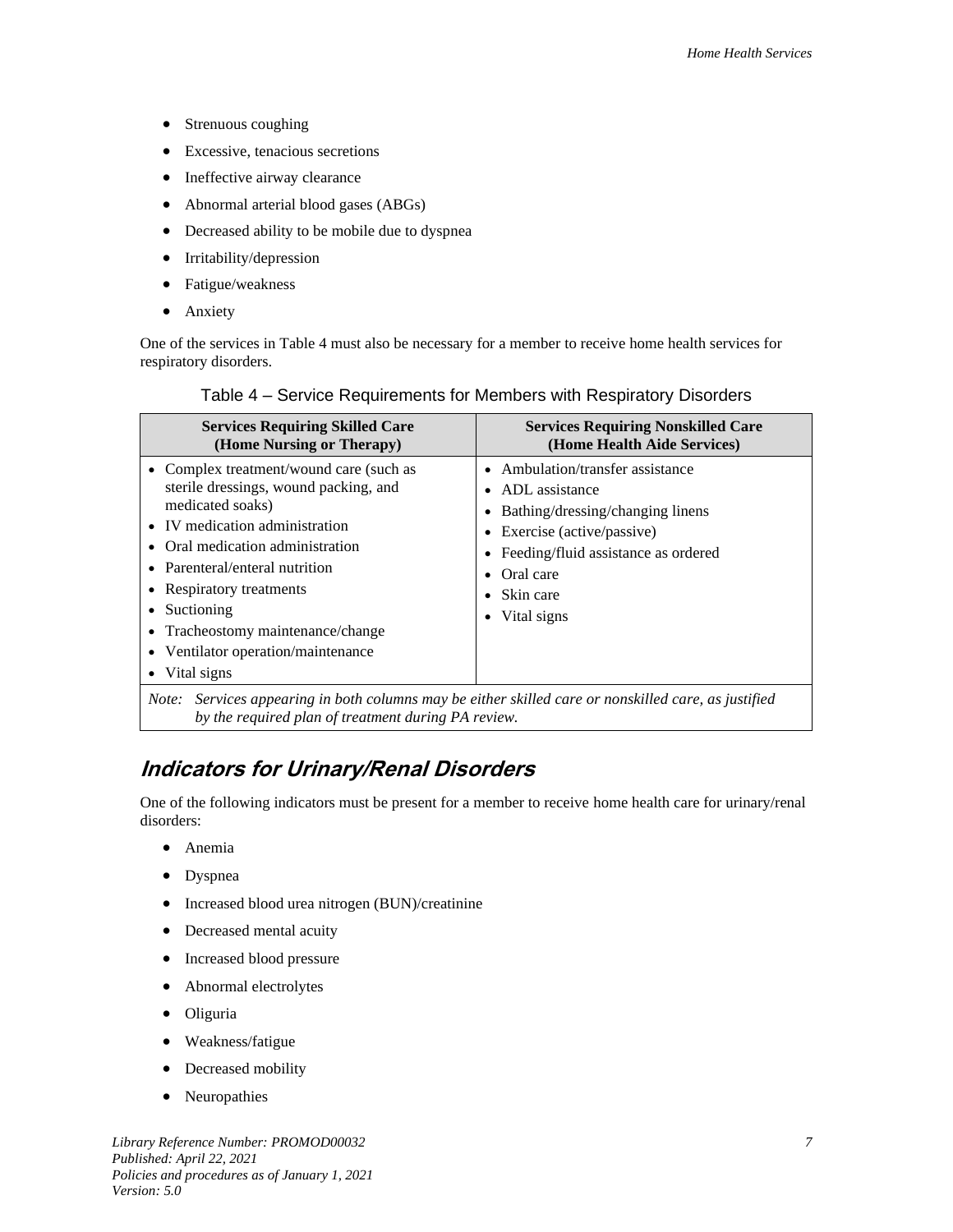- New diagnosis of renal failure
- Vascular access
- Newly initiated hemodialysis
- Recent admission for renal failure
- Recent admission for urinary tract (UT) surgery
- Peritoneal dialysis
- Pain
- Edema
- Potential for self-injury

One of the services in Table 5 must also be necessary for a member to receive home health services for urinary/renal disorders.

| Table 5 – Service Requirements for Members with Urinary/Renal Disorders |
|-------------------------------------------------------------------------|
|-------------------------------------------------------------------------|

| <b>Services Requiring Skilled Care</b><br>(Home Nursing or Therapy)                                                                                                                                                                | <b>Services Requiring Nonskilled Care</b><br>(Home Health Aide Services)                                                                                                                                                                                    |
|------------------------------------------------------------------------------------------------------------------------------------------------------------------------------------------------------------------------------------|-------------------------------------------------------------------------------------------------------------------------------------------------------------------------------------------------------------------------------------------------------------|
| • Complex treatment/wound care (such as<br>sterile dressings, wound packing, and<br>medicated soaks)<br>I&O records<br>Urinary catheter care (ureteral or suprapubic),<br>including irrigation<br>Vital signs<br>Weight monitoring | • Ambulation/transfer assistance<br>• Bathing/dressing/linen change<br>• Exercise (active/passive)<br>• $R$ <sup>c</sup> records<br>• Nutritional teaching reinforcement<br>• Oral care<br>Safety measures<br>Skin care<br>Vital signs<br>Weight monitoring |
| Note: Services appearing in both columns may be either skilled care or nonskilled care, as justified                                                                                                                               |                                                                                                                                                                                                                                                             |

*Note: Services appearing in both columns may be either skilled care or nonskilled care, as justified by the required plan of treatment during PA review.*

## <span id="page-13-0"></span>**Home Health Care Hourly Determination Guidelines**

The following guidelines are used to determine the appropriate number of hours authorized for home health services. These are guidelines only and do not override medical decisions based on individual case review.

Factors for consideration when determining the hours of service to be approved include the following:

- Severity of illness and symptoms
- Stability of condition and symptoms
- Change in medical condition that affects the type or units of service that can be authorized
- Treatment plan, including identified goals
- Intensity of care required to meet needs
- Complexity of needs
- Amount of time required to complete treatment tasks
- Whether the services required in the current treatment plan are consistent with prior treatment plans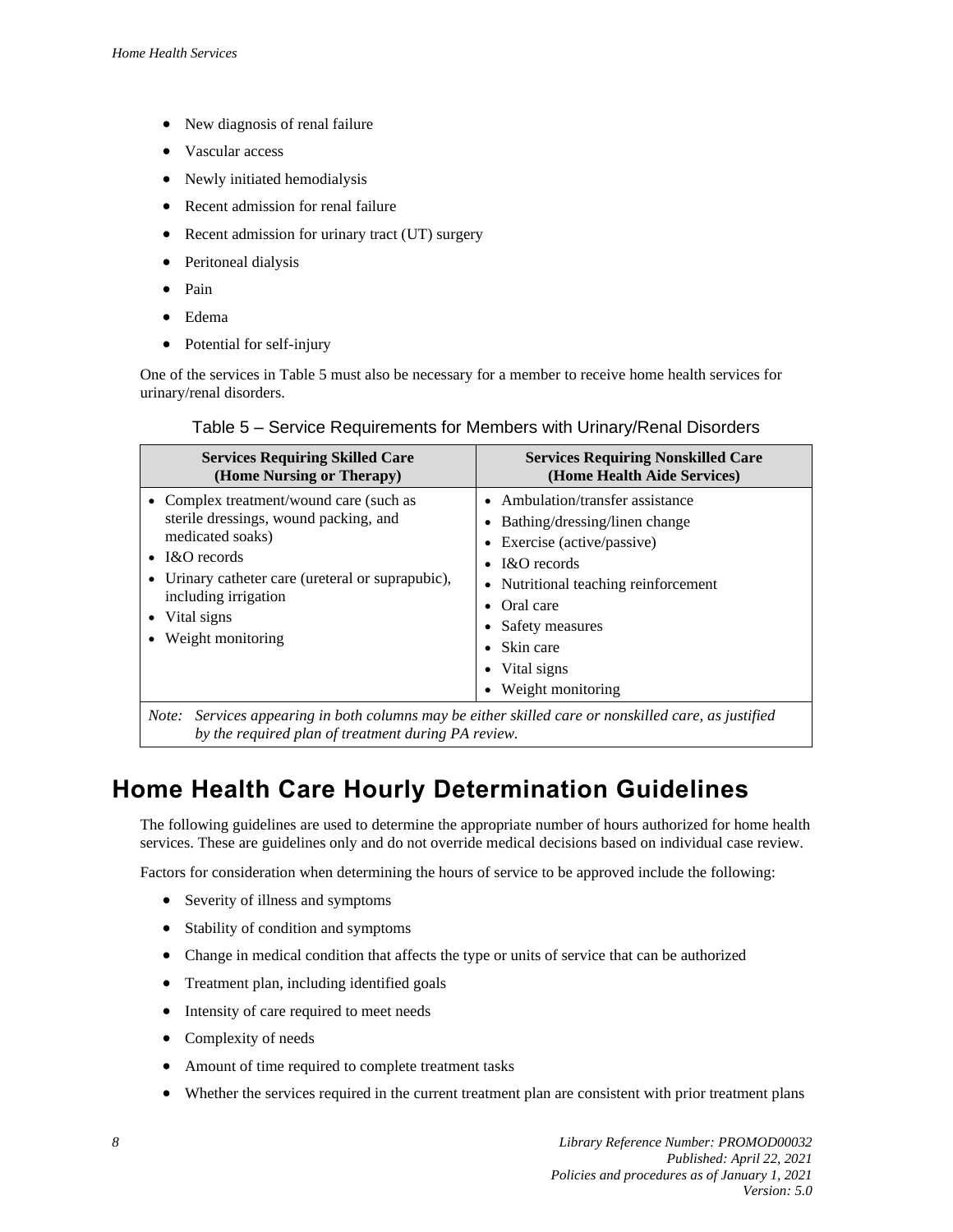- Need for instructing the member on self-care techniques in the home or need for instructing the caregiver on caring for the member in the home, or both
- Other home care services currently being used, including but not limited to Medicare, Medicaid waiver programs, Community and Home Option to Institutional Care for the Elderly and Disabled (CHOICE), vocational rehabilitation, and private insurance
- Whether the member works or attends school outside the home, including what assistance is required
- Caregivers available to provide care for the member, including the following considerations:
	- Number of caregivers available
	- Whether the caregiver works outside the home
	- Whether the caregiver attends school outside the home
	- Whether the caregiver has additional childcare responsibilities
	- Physical limitations of available caregivers that limit their ability to provide care to the member
	- Number of hours requested, compared to availability of caregiver time (The provider is responsible for coordinating home care services with the caregiver's work or school schedule to meet the member's needs.)

Special situations may occur where additional home health hours may be authorized on a short-term or temporary basis. These situations are evaluated individually, on a case-by-case basis. Examples of these situations include the following:

- Significant deterioration in the member's condition, particularly if additional hours will prevent an inpatient or extended inpatient hospital admission
- Major illness or injury of the caregiver with expectation of recovery, including, but not limited to:
	- Illness or injury that requires an inpatient acute-care stay
	- Chemotherapy or radiation treatments
	- A broken limb, which would impair the caregiver's ability to lift the member
- Temporary but significant change in the home situation, including but not limited to:
	- A caregiver's call to military duty (substantiated in writing by the commanding officer or other military representative)
	- Temporary unavailability due to employment responsibilities (substantiated in writing by the employer)
- Significant permanent change in the home situation, including but not limited to death or divorce with loss of a caregiver. Additional units of service may be authorized for a short period of time to assist in providing a transition.

#### <span id="page-14-0"></span>**12 to 16 Hours a Day of Home Health Services**

Members requiring 24-hour monitoring may be authorized for up to **12 hours** a day of skilled nursing or home health aide services to prevent deterioration in life sustaining systems. Examples of these conditions include but are not limited to:

- Severe respiratory conditions resulting from:
	- Pulmonary disorders, such as bronchopulmonary dysplasia
	- Cystic fibrosis, bronchitis, or asthma
	- Central nervous system disorders
	- Cardiovascular disorders, such as cardiac anomalies
	- Neuromuscular disorders, such as muscular dystrophy and Guillain-Barré syndrome
- Dependency on mechanical ventilator assistance
- Tracheostomy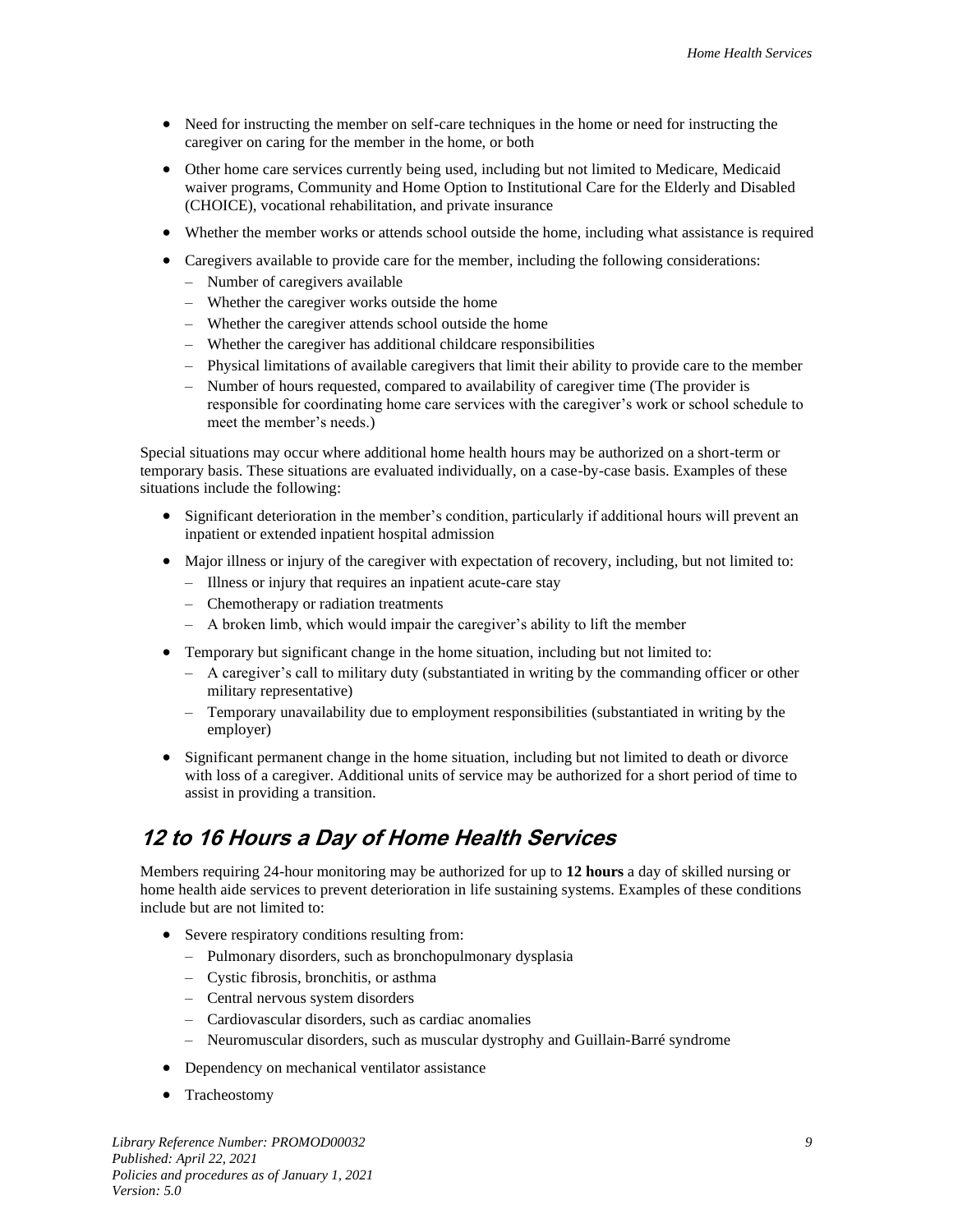Special situations may occur where home health hours may be approved for up to **16 hours** per day of skilled care on an ongoing basis, although each individual situation must be evaluated with a PA request. These special situations include but are not limited to:

- A single caregiver is available, and that caregiver also works full-time (or a significant number of part-time hours) outside the home. This situation applies in cases where there is only one adult caregiver in the home and in situations where there may be two adults present, but one is unable to provide any care (or only a very limited amount of care) due to physical disability or severe physical limitations. The caregiver's physician must substantiate the caregiver's disability in writing.
- The caregiver has significant additional childcare responsibilities. Significant is defined as any of the following:
	- Three or more children under the age of 6
	- Four or more children under the age of 10
	- One or more children with special medical care needs requiring extensive medical and physical care above and beyond the needs of the average well child (If the IHCP is not providing services to this child at home also, the child's physician must provide a statement of the child's medical needs. The same caregivers must be caring for these children, as well as for the member for whom the PA request has been submitted.)

#### <span id="page-15-0"></span>**8 Hours a Day of Home Health Services**

Members who require extensive care and daily monitoring of their medical/physical conditions, but who do not possess the same degree of potential to deteriorate quickly into life-threatening situations as do members requiring 24-hour monitoring, may receive up to **8 hours** of home health care daily. An additional hour or two may be allowed for transportation to and from work in situations where the caregivers work full-time outside the home.

Examples of these situations include but are not limited to:

- Chronic, debilitating conditions, such as quadriplegia or severe forms of cerebral palsy, muscular dystrophy, spina bifida, or other congenital anomalies
- Conditions that require equipment or treatment needs with potential for serious complications for example, central lines, Hickman catheters, or nutrition provided by hyperalimentation or gastrostomy tube feedings
- Conditions that require frequent treatments, such as physical or occupational therapy
- Members requiring skilled nursing assistance to attend school
- Members receiving multiple medications that require monitoring for severe side effects or responses

#### <span id="page-15-1"></span>**3 to 7 Hours a Day of Home Health Services**

Members without the severity of conditions noted in the previous sections, but who require primarily heavy physical care with some skilled nursing monitoring to avoid deterioration, may receive **3 to 7 hours** of home health care per day. These members are generally stable but with chronic conditions such as congenital anomalies, neuromuscular disorders, central nervous system disorders, or other disorders that severely disrupt the capacity to care for one's self.

Consideration may be given to paraplegics, quadriplegics, or other members with disabilities that render them unable to provide self-care, such as bathing or dressing, but who are able to drive mechanically altered vehicles to maintain meaningful employment and a relationship with the community. Such adults may be considered for assistance from a home health aide for up to 4 hours per day. The agency may split the hours between morning and evening to attend to the bedtime needs of the member. This service is subject to medical necessity, and documentation must demonstrate the need.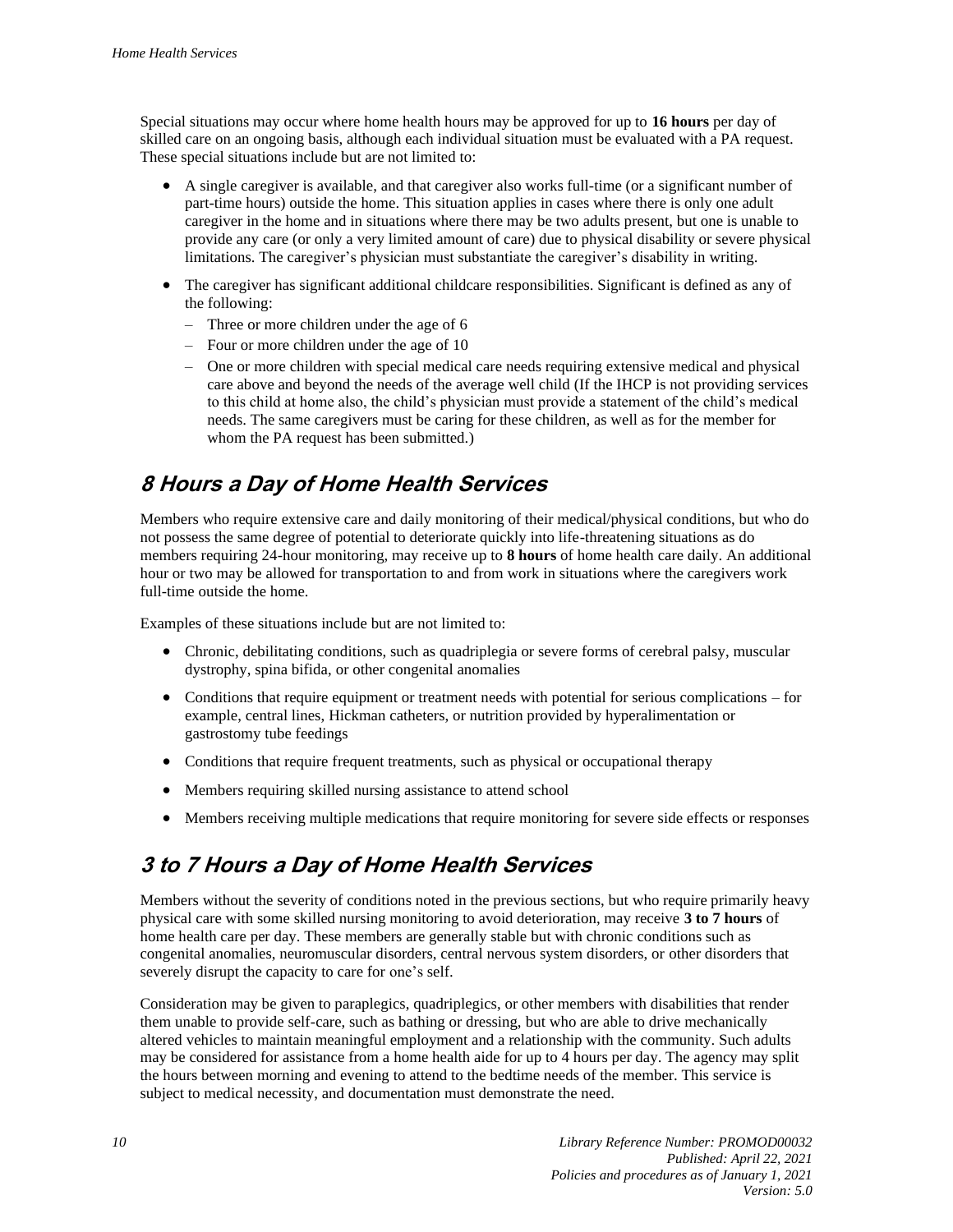#### <span id="page-16-0"></span>**Home Health Prior Authorization Policies**

All home health services require prior authorization (PA), except as outlined in *[PA Exception for Hospital](#page-19-1)  [Discharge](#page-19-1)* section. For specific PA criteria for home health services, see *Indiana Administrative Code 405 IAC 5-16*.

An authorized representative of the home health agency submits PA requests for home health agency services, along with supporting documentation, to the IHCP PA contractor. An increase in home health services, except in the case of urgent or emergency services, also requires a written request with supporting documentation of medical necessity.

Providers can submit FFS PA requests electronically through the IHCP [Provider Healthcare Portal](https://portal.indianamedicaid.com/) (Portal) or 278 electronic transaction. Providers can also complete the *Indiana Health Coverage Programs Prior Authorization Request Form*, which is available on the *[Forms](https://www.in.gov/medicaid/providers/470.htm)* page at in.gov/medicaid/providers, and submit it by mail or fax using the following contact information:

**Gainwell – Prior Authorization P.O. Box 7256 Indianapolis, IN 46207-7256**

**Fax: 1-800-689-2759**

In certain circumstances, such as to facilitate discharge from a hospital or when a delay in approval could result in a serious deterioration of the patient's medical condition, PA for the initiation of home health services may be requested by telephone to initiate home health services. Providers can call **1-800-457-4584**, option 7.

<span id="page-16-1"></span>See the *[Prior Authorization](https://www.in.gov/medicaid/files/prior%20authorization.pdf)* module for detailed information on submitting PA requests.

#### **Home Health PA Documentation**

The following documentation must be submitted with the PA request for **all** home health services:

- Copy of the written plan of treatment that was developed by the attending physician, home health agency personnel, and (if applicable) therapists; has been signed by the attending physician; is current through the date of request; and includes the following:
	- Date of onset of the medical problems
	- Progress notes regarding the necessity, effectiveness, and goals of therapy services
	- Mental status
	- Types of services and equipment required
	- Frequency of visits
	- Prognosis
	- Rehabilitation potential
	- Functional limitations
	- Activities permitted
	- Nutritional requirements
	- Medications and treatments
	- Safety measures to protect against injury
	- Instructions for timely discharge or referral
	- Other relevant information
- Documentation of a face-to-face encounter as described in the *[Certification of Medical Necessity of Home](#page-7-1)  [Health Care](#page-7-1)* section (initial PA request only; not required with reauthorization requests to extend the initial PA period)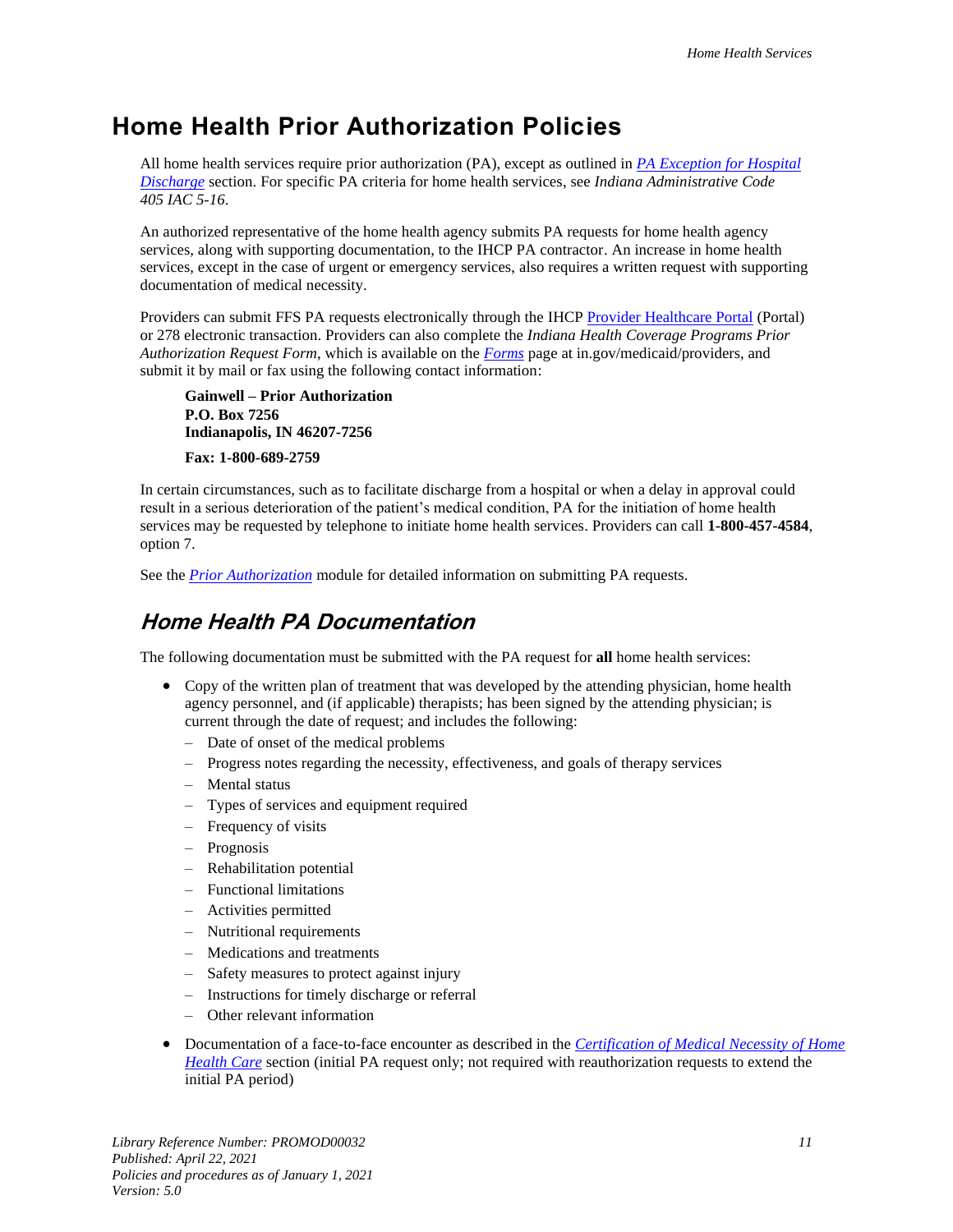- Estimate of costs for the required services as ordered by the physician and set out in the written plan of treatment:
	- The cost estimate must be provided with the plan of treatment and signed by the attending physician.
	- The estimate must reflect the cost of each service requested, plus the overhead rate for the time periods requested, as reflected on the plan of treatment.
- Number and availability of nonpaid caregivers that assist in member care (even if the number is zero), and availability of each nonpaid caregiver, including
	- Whether the caregiver works outside the home and, if so, a copy of the caregiver's work schedule from the employer
	- Whether the caregiver attends school outside of the home and, if so, a copy of the caregiver's class schedule from the school
	- Whether the caregiver has additional childcare responsibilities
	- Reasonably predictable or long-term physical limitations of that limit the caregiver's ability to provide care to the member
- Amount of time required to complete treatment tasks (number of hours per day, number of visits per day, and number of days per week the service is to be provided)
- Intensity of care required to meet needs
- Documentation of whether the member works or attends school outside the home, including what assistance is required
- Number of hours per day and number of days per week the member receives *other* home health service, from non-Medicaid sources including (but not limited to) the following:
	- Medicare
	- CHOICE program
	- Medicaid waiver programs
	- Private insurance
	- Vocational rehabilitation
- Number of members receiving home health services within the same household, so that care can be coordinated to use services in the most efficient manner

*Note: A home care situation in which more than one member of a single household is receiving home health services is called a multiple-member care situation. In these situations, care must be coordinated in the most efficient manner. Multiple-member care situations must be reported on each member's individual PA request. See the [Overhead Rate](#page-21-0) section for special billing for multiple-member care situations.* 

An original signature or signature stamp is required on the *Indiana Health Coverage Programs Prior Authorization Request Form,* as well as on all State forms submitted as attachments to the request. The IHCP allows electronic signatures on supporting documents (such as physician orders and plans of treatment) submitted with PA requests for home health and hospice services. See the *[Prior Authorization](https://www.in.gov/medicaid/files/prior%20authorization.pdf)* module for more information.

#### <span id="page-17-0"></span>**PA for Home Health Nursing and Home Health Aide Services**

PA is required for all home health services rendered by RNs, LPNs, or home health aides from agencies that are IHCP providers, with the exception of services ordered in writing by a physician before the member's discharge from an inpatient hospital. Such services may continue without PA for up to a total of 120 hours delivered within 30 days of discharge. (See the *PA [Exception for Hospital Discharge](#page-19-1)* section for details.)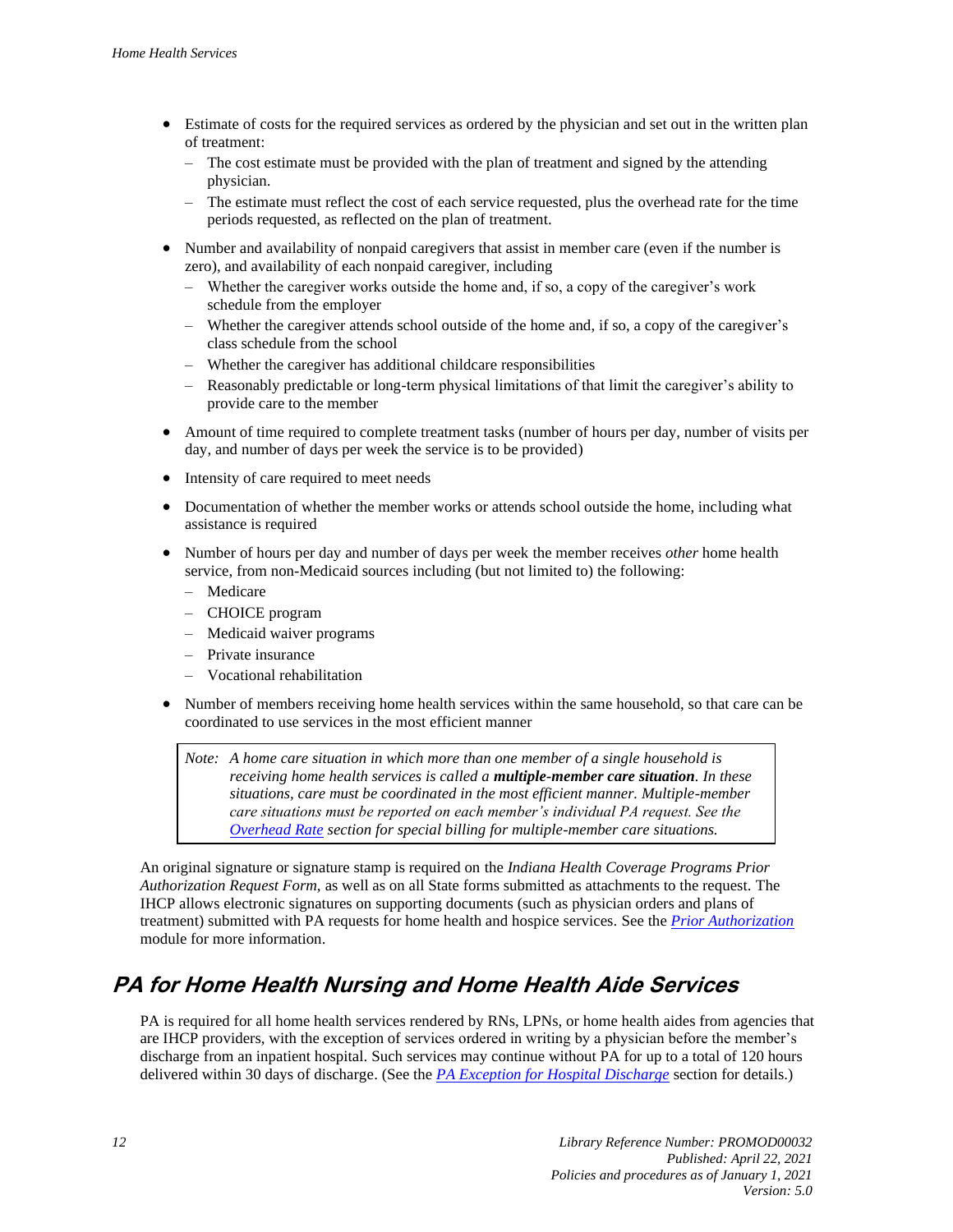In addition to the general PA requirements for home health services, home health services provided by an RN, LPN, or home health aide must meet the following criteria:

- Prescribed or ordered in writing by a physician
- Provided in accordance with a written plan of treatment developed by the attending physician
- Medically necessary
- Less expensive than any alternate mode of care
- Provided in accordance with all other requirements for nursing services as laid out in *405 IAC 5-22-2*

Written evidence of physician involvement and personal patient evaluation are required to document the acute medical needs. A current plan of treatment and progress notes as to the necessity and effectiveness of nursing services must be attached to the prior authorization request and available for postpayment audit purposes. The attending physician must review the plan of treatment every 60 days and reorder the service if medically necessary.

PA requests for **home health aide** services are based on procedure code 99600 – *Unlisted home visit, service, or procedure.* For **home health nursing** (both LPN and RN) services, the PA request is based on procedure code 99600 along with modifier **TD** – *Registered nurse (RN)*. PA requests for home nursing do not need to indicate whether an RN or an LPN is to perform the service, because that level of detail is reported on the claim. When home health providers bill 99600 with either modifier **TE** –*Licensed practical nurse (LPN)* or modifier **TD** –*Registered nurse*, the IHCP Core Medicaid Management Information System (*Core*MMIS) uses the PA units approved for the nursing service as 99600 TD.

#### <span id="page-18-0"></span>**PA for Home Health Therapy Services**

PA is required for all home health therapy services, with the exception of occupational therapy, physical therapy, and speech-language pathology services ordered in writing by a physician before the member's discharge from an inpatient hospital, limited to a combined total of 30 units of service within 30 days of discharge. If additional services are required, PA must be obtained. (See the *[PA Exception for Hospital](#page-19-1)  [Discharge](#page-19-1)* section for details.)

Occupational therapy, physical therapy, and speech-language pathology services provided by a home health agency must meet the following criteria:

- Prescribed or ordered in writing by a physician
- Provided by an appropriately licensed, certified, or registered therapist employed or contracted by the home health agency
- Provided in accordance with a written plan of treatment developed cooperatively between the therapist and the attending physician
- Medically necessary
- Provided in accordance with all other requirements for these services (see the *[Therapy Services](https://www.in.gov/medicaid/files/therapy%20services.pdf)* module)

Orders for therapy services must include the specific procedures and modalities to be used, and the amount, frequency, and duration of each.

Written evidence of physical involvement and personal member evaluation is required to document the acute medical needs. A current plan of treatment and progress notes about the necessity and effectiveness of therapy must be attached to the PA request, and a copy must be available for postpayment audit.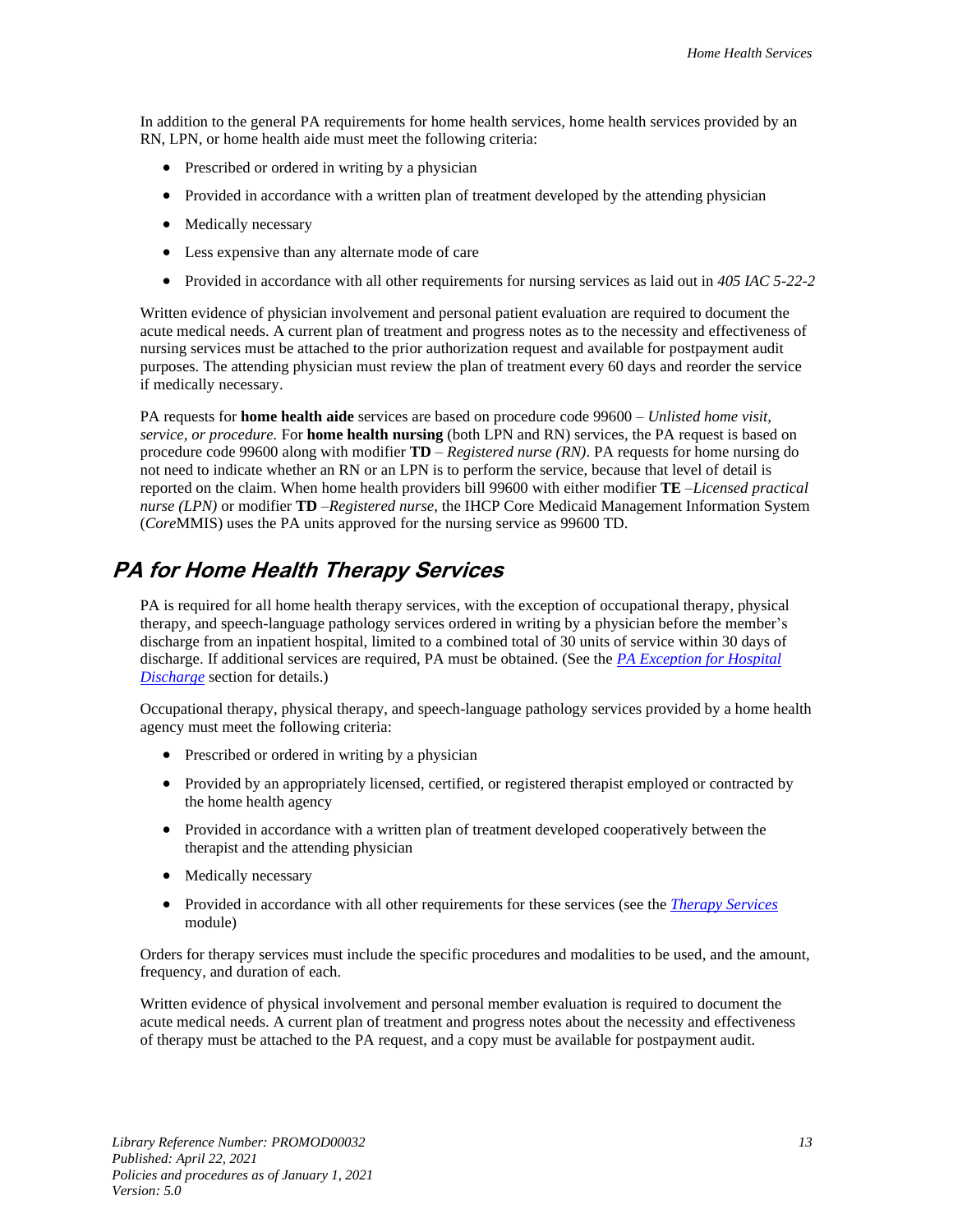#### <span id="page-19-1"></span>**PA Exception for Hospital Discharge**

Providers can perform certain home health services without PA following a member's discharge from an inpatient hospital if a physician orders the service in writing prior to the member's discharge:

- RN, LPN, and home health aide services, not to exceed 120 units within 30 calendar days following the discharge
- Any combination of therapy services, not to exceed 30 units in 30 calendar days following the discharge

The hospital discharge date is counted as day 1.

Providers should use **occurrence code 42** with the corresponding date of discharge in the occurrence code and occurrence date fields of the institutional claim (fields 31a–34b on the *UB-04* claim form) to bypass PA requirements associated with the preceding parameters.

Home health services may not continue beyond the limits noted unless PA is obtained. When a provider bills for services exceeding the limitations established in the IAC, and the provider has not received PA for additional units, *Core*MMIS automatically denies or cuts back units on the Remittance Advice (RA).

The IHCP does not require PA for an emergency visit, but providers must request a Prior Authorization System Update from the PA contractor to continue service provision.

## <span id="page-19-0"></span>**Home Health Billing Procedures**

To ensure appropriate reimbursement, Traditional Medicaid home health claims should be submitted as an institutional claim (*UB-04* claim form, Portal institutional claim, or the 837I electronic transaction). The institutional claim includes fields for reporting overhead amounts and procedure codes applicable to the service provided. The occurrence code for the overhead and procedure codes related to each home health discipline are included in Table 6.

<span id="page-19-2"></span>

| Code                                 | <b>Service Performed By</b> | <b>Billing Unit</b>                         |
|--------------------------------------|-----------------------------|---------------------------------------------|
| Occurrence code 73                   | [Overhead]                  | One unit per provider<br>per member per day |
| Procedure code and modifier 99600 TD | Registered nurse            | Hourly                                      |
| Procedure code and modifier 99600 TE | Licensed practical nurse    | Hourly                                      |
| Procedure code 99600                 | Home health aide            | Hourly                                      |
| Procedure code G0151                 | Physical therapist          | 15-minute increments                        |
| Procedure code G0152                 | Occupational therapist      | 15-minute increments                        |
| Procedure code G0153                 | Speech-language pathologist | 15-minute increments                        |

| Table 6 – Home Health Services |  |  |
|--------------------------------|--|--|
|--------------------------------|--|--|

Home health providers follow the general billing directions for completing the institutional claim, as described in the *[Claim Submission and Processing](https://www.in.gov/medicaid/files/claim%20submission%20and%20processing.pdf)* module, with the exception of the service date (as described in the following sections).

In the HCPCS/Rates/HIPPS field (field 44 of the *UB-04* claim form), providers must enter the Healthcare Common Procedure Coding System (HCPCS)/Current Procedural Terminology (CPT®1 ) procedure code (and modifiers, if needed) for the service provided[. Table 7](#page-20-1) lists applicable revenue codes and the crosswalked procedure codes.

*<sup>1</sup> CPT copyright 2021 American Medical Association. All rights reserved. CPT is a registered trademark of the American Medical Association.*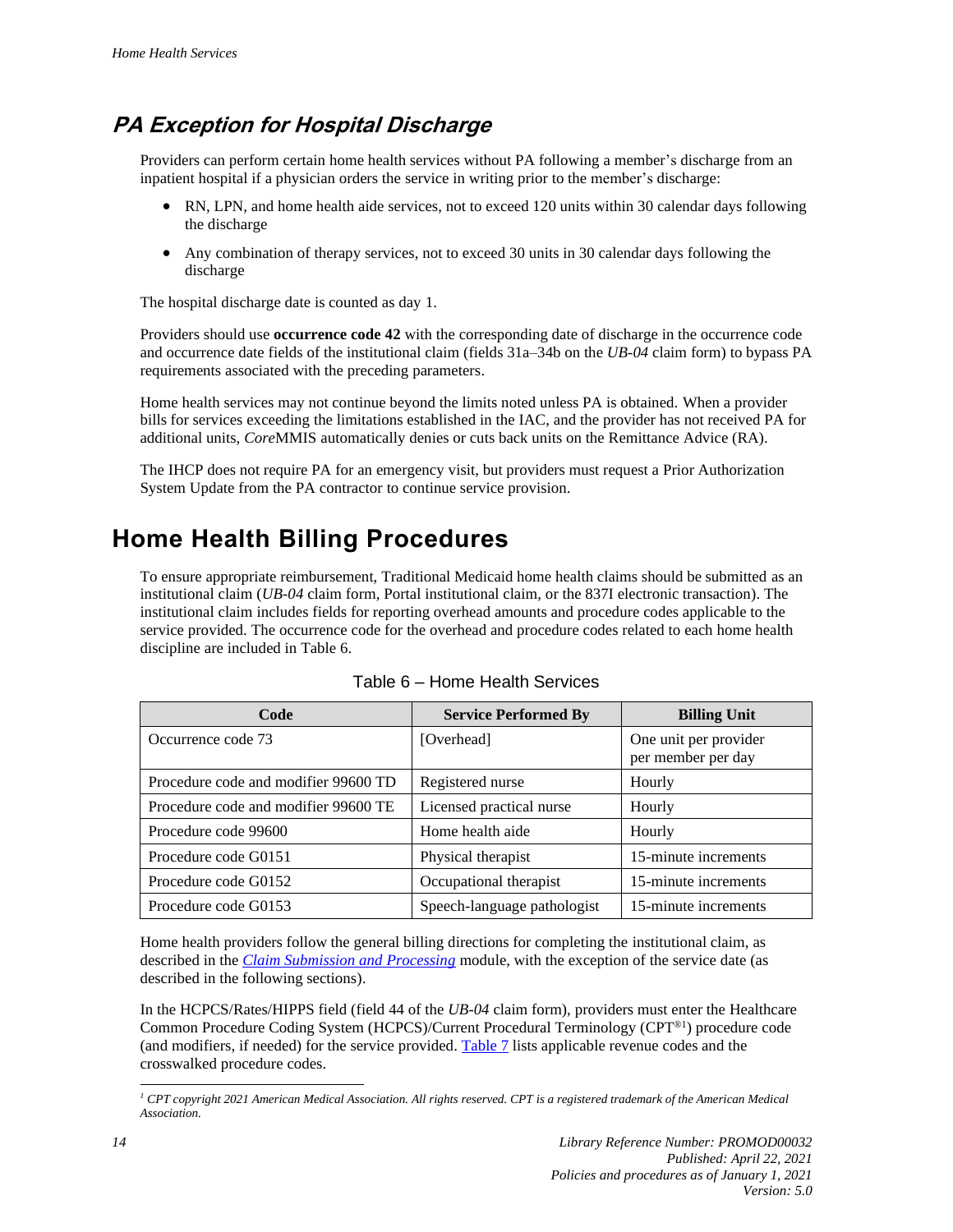| <b>Revenue Code</b> | <b>Procedure Code</b> | <b>Revenue Code</b> | <b>Procedure Code</b> |
|---------------------|-----------------------|---------------------|-----------------------|
| 420                 | G0151                 | 439                 | G0152                 |
| 421                 | G0151                 | 440                 | G0153                 |
| 422                 | G0151                 | 441                 | G0153                 |
| 423                 | G0151                 | 442                 | G0153                 |
| 424                 | 97161-97163           | 443                 | G0153                 |
| 429                 | G0151                 | 444                 | 92521-92524           |
| 430                 | G0152                 | 449                 | G0153                 |
| 431                 | G0152                 | 552                 | 99600 TD, 99600 TE    |
| 432                 | G0152                 | 559                 | 99601, 99602          |
| 433                 | G0152                 | 572                 | 99600                 |
| 434                 | 97165-97167           |                     |                       |

<span id="page-20-1"></span>Table 7 – Revenue Codes Crosswalked to Procedure Codes for Home Health Services

Submit home health claims electronically or mail them to the following address for processing:

**Gainwell – UB-04 Claims P.O. Box 7271 Indianapolis, IN 46207-7271**

*Note: These billing instructions do not apply to home-based services provided through an HCBS waiver program. See the Home- [and Community-Based Services Billing](https://www.in.gov/medicaid/files/hcbs%20billing%20guidelines.pdf)  [Guidelines](https://www.in.gov/medicaid/files/hcbs%20billing%20guidelines.pdf) module for information about billing HCBS waiver services.*

#### <span id="page-20-0"></span>**Unit of Service**

Each line item identifies services billed using procedure codes and service dates. Providers must bill each date of service as a separate line item and bill each level of service, such as RN or LPN, provided on the same date as a separate line item. The procedure code description defines the unit of service. When home health providers perform the same service, such as multiple RN visits on the same date of service, they must bill those services on the same claim form and on one detail with the total number of units of services provided. Billing separate lines for the same service with the same date of service causes claims to be denied as exact duplicates. The Family and Social Services Administration (FSSA) sets the rate for each procedure code.

The billing units of home health visits for therapists, home health aides, LPNs, and RNs are as follows:

- For therapy visits Therapy codes are measured as one unit equals 15 minutes. If the therapist is in the home 8 minutes or more, the provider can round the visit up to the 15-minute unit of service. If the therapist is in the home for 7 minutes or less, the provider cannot round this up and, therefore, cannot bill for it.
- For home health aide, LPN, or RN visits Nursing services are measured as one unit equals 1 hour. If the home health aide, LPN, or RN is in the home for fewer than 29 minutes, providers can bill for the entire first hour only if they provided a service. For subsequent hours in the home, providers should:
	- Round up any partial unit of service of 30 minutes or more to the next highest unit.
	- Round down any partial unit of service of 29 minutes or less to the next lowest unit.

(For example, 85 minutes spent on billable patient care activities is rounded down to one unit, and 95 minutes spent on billable patient care activities is rounded up to two units.)

If the therapist, home health aide, LPN, or RN enters the home and the member refuses service, providers cannot bill for any unit of service. Overheads are linked with reimbursement for services provided. When the provider does not render a service, the IHCP does not reimburse the provider for overhead.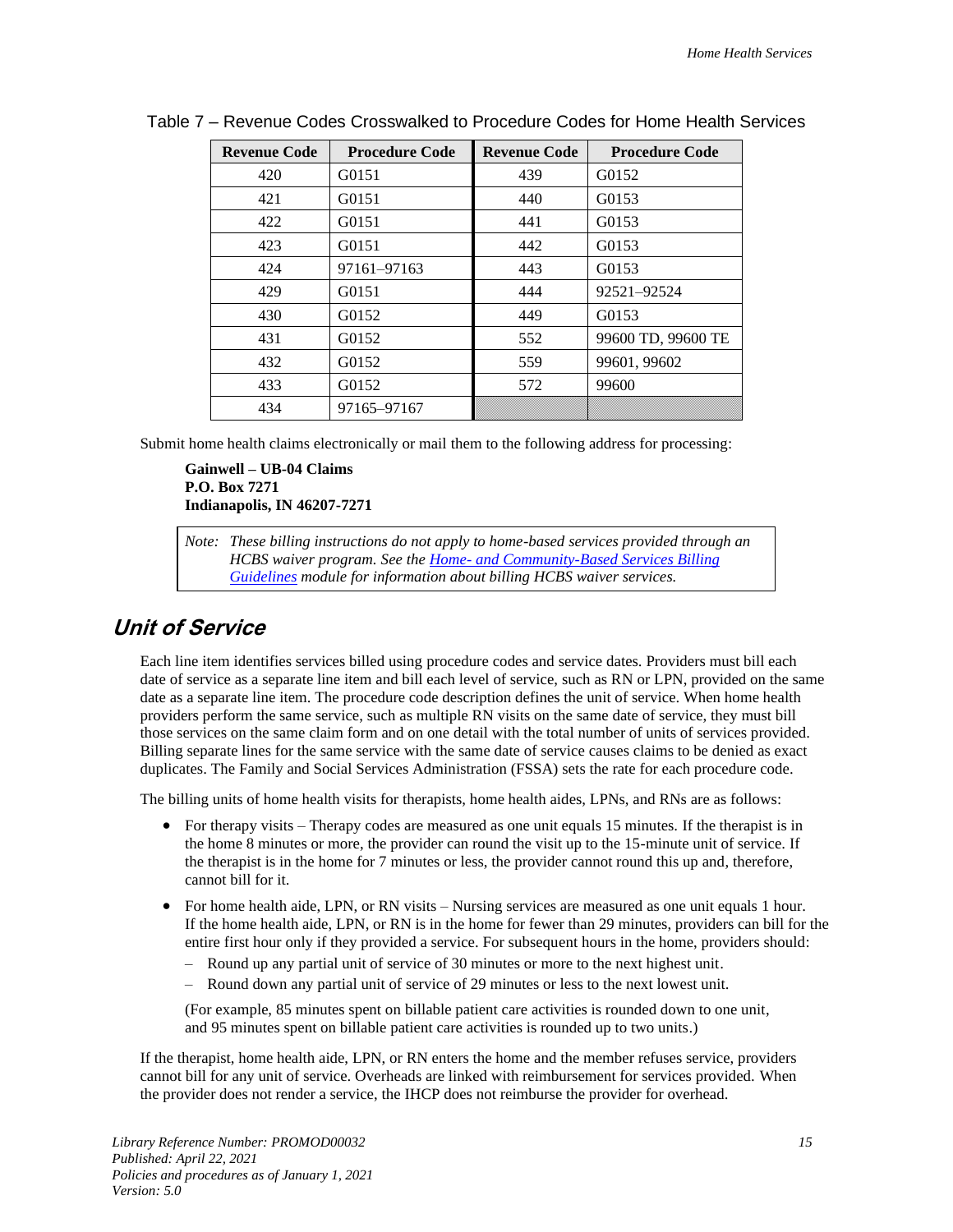#### <span id="page-21-0"></span>**Overhead Rate**

Home health agencies may report only one overhead per provider per member per day. Providers that submit more than one claim in a multiple-member care situation (home health services provided to multiple members in the same household) should attach the overhead to only one of the submitted claims. As long as the overhead is attached to only one member, it does not matter to which member it is attached.

Providers use the appropriate occurrence code and corresponding dates to indicate the appropriate overhead fee for a claim. Providers must bill home health overhead with occurrence code 73, indicating that one encounter with the member occurred on the date shown.

Providers should use the following guidance when billing the overhead occurrence code for nonconsecutive and consecutive dates of service on the *UB-04* claim form or Portal institutional claim:

- If the dates of service billed are not consecutive:
	- On the *UB-04* claim form, for each nonconsecutive date of service billed, providers should enter the occurrence code and the corresponding date in the Occurrence Code and Date fields (31a–34b).
	- On the Portal institutional claim, for each nonconsecutive date of service billed, in the *Occurrence Codes* panel, providers should enter the occurrence code and the corresponding date, using the same date in both the From Date and To Date fields for each entry.
- If the dates of service billed are consecutive, and one encounter was provided every day:
	- On the *UB-04* claim form, providers should enter the appropriate occurrence code and the first and last dates of service being billed in the Occurrence Span Code, From, and Through fields  $(35a-36b)$ .
	- On the Portal institutional claim, use the same occurrence code fields as are used for nonconsecutive dates, but use the From Date and To Date fields to indicate that the single code entry represents a span.

*Note: Providers should not add the dollar figures associated with the overhead rates to the claim when calculating total charges. The RA or 835 transaction automatically reflects the appropriate overhead amounts.*

#### <span id="page-21-1"></span>**Multiple-Visit Billing**

When providers make multiple visits for the same prior-authorized service to a member during a single day, providers should bill all visits on the same claim form and on one detail with the total number of units of service provided. If providers bill these services on separate claim forms or on separate claim details, the IHCP denies one or more of the services as a duplicate service.

If additional hours of the same service are identified after a claim has been adjudicated and paid, providers must submit a paid claim adjustment. Procedures for submitting a paid claim adjustment are in the *Claim [Adjustments](https://www.in.gov/medicaid/files/claim%20adjustments.pdf)* module.

Home health agency providers should be aware that rotating personnel in the home merely to increase billing is not appropriate.

*Example:* A home health agency sent an RN to a member's home in the morning and an LPN to the same home in the evening of March 15, 2019. The first nurse performed 2 hours of RN services in the morning, and the second nurse performed 2 hours of LPN services in the evening of March 15, 2019.

**Detail 1:** Revenue code 552 with CPT code 99600 TD. The date of service is 3/15/19 and the unit of service is 2.

**Detail 2:** Revenue code 552 with CPT code 99600 TE. The date of service is 3/15/19 and the unit of service is 2.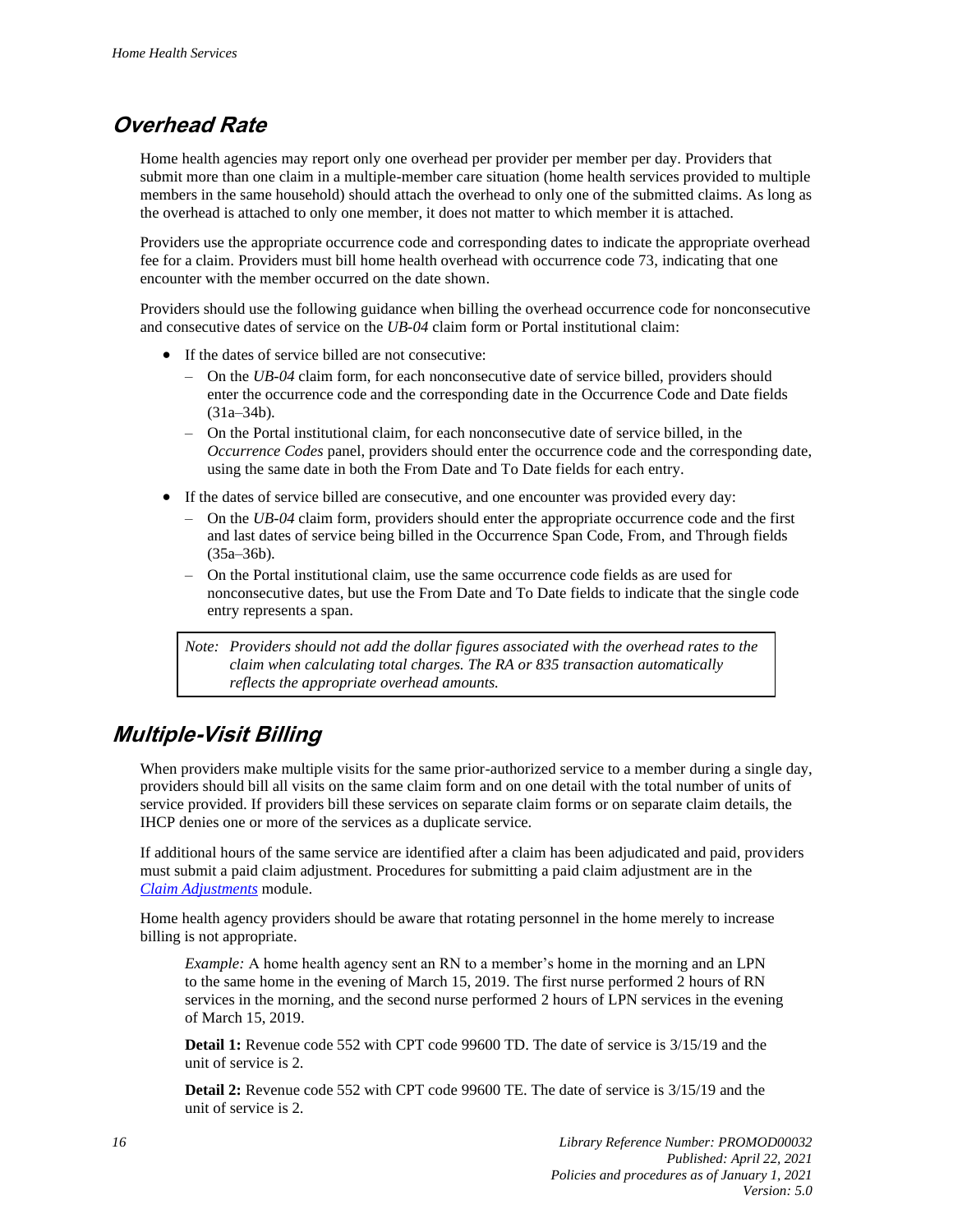#### <span id="page-22-0"></span>**Registered Nurse Delegation to Home Health Aides**

The IHCP has specific guidelines for tasks that are to be performed by RNs versus those performed by home health aides. Home health agency providers are expected to staff according to these guidelines. For federal and State regulations related to home health aide services, see *42 CFR 484.36* and *410 IAC 17-14-1(g)-(n)*.

The IHCP may grant PA for skilled services under the home health benefit; however, the home health agency must bill the IHCP for services that were provided as follows: **The skilled nurse renders home health aide services because the agency was unable to contract a home health aide.** 

The agency must then document that the nurse rendered the home health aide service. The agency must bill the IHCP using the appropriate code for home health aide services. If the postpayment review identifies that the agency billed for skilled nursing services rather than for home health aide services, the IHCP recoups the overpayment.

#### <span id="page-22-1"></span>**Initial Evaluations for Physical Therapy, Occupational Therapy, and Speech-Language Pathology in Home Settings**

Home health providers should use the CPT procedure code and corresponding revenue code listed in the following table, as appropriate, when billing for initial evaluations for physical therapy, occupational therapy, or speech-language pathology in home settings. Although PA is generally not required for initial evaluations for therapy services, PA **is** required if initial evaluation is performed in the home.

| <b>Therapy Service</b> | <b>Procedure Code and Description</b>                                                                                                                                                                                    | <b>Revenue Code and</b><br><b>Description</b>                                            |
|------------------------|--------------------------------------------------------------------------------------------------------------------------------------------------------------------------------------------------------------------------|------------------------------------------------------------------------------------------|
| Physical               | 97161 – Physical therapy evaluation, low complexity                                                                                                                                                                      | $424$ – Evaluation or<br>re-evaluation<br>(for physical therapy)                         |
|                        | 97162 – Physical therapy evaluation, moderate<br>complexity                                                                                                                                                              |                                                                                          |
|                        | 97163 – Physical therapy evaluation, high complexity                                                                                                                                                                     |                                                                                          |
| Occupational           | $97165$ – Occupational therapy evaluation, low complexity                                                                                                                                                                | $434 - Evaluation$ or<br>re-evaluation<br>(for occupational)<br>(therapy)                |
|                        | 97166 – Occupational therapy evaluation, moderate<br>complexity                                                                                                                                                          |                                                                                          |
|                        | $97167 - Occupational$ therapy evaluation, high<br>complexity                                                                                                                                                            |                                                                                          |
| Speech-<br>Language    | $92521$ – Evaluation of speech fluency (eg. stuttering,<br><i>cluttering</i> )                                                                                                                                           | $444 - Evaluation$ or<br>re-evaluation<br>(for speech therapy $-$<br>language pathology) |
|                        | $92522$ – Evaluation of speech sound production (eg,<br>articulation, phonological process, apraxia, dysarthria)                                                                                                         |                                                                                          |
|                        | $92523$ – Evaluation of speech sound production (eg,<br>articulation, phonological process, apraxia, dysarthria);<br>with evaluation of language comprehension and<br>expression (eg, receptive and expressive language) |                                                                                          |
|                        | 92524 – Behavioral and qualitative analysis of voice and<br>resonance                                                                                                                                                    |                                                                                          |

Table 8 – Codes for Billing Initial Evaluations for Physical Therapy, Occupational Therapy, and Speech-Language Pathology in Home Settings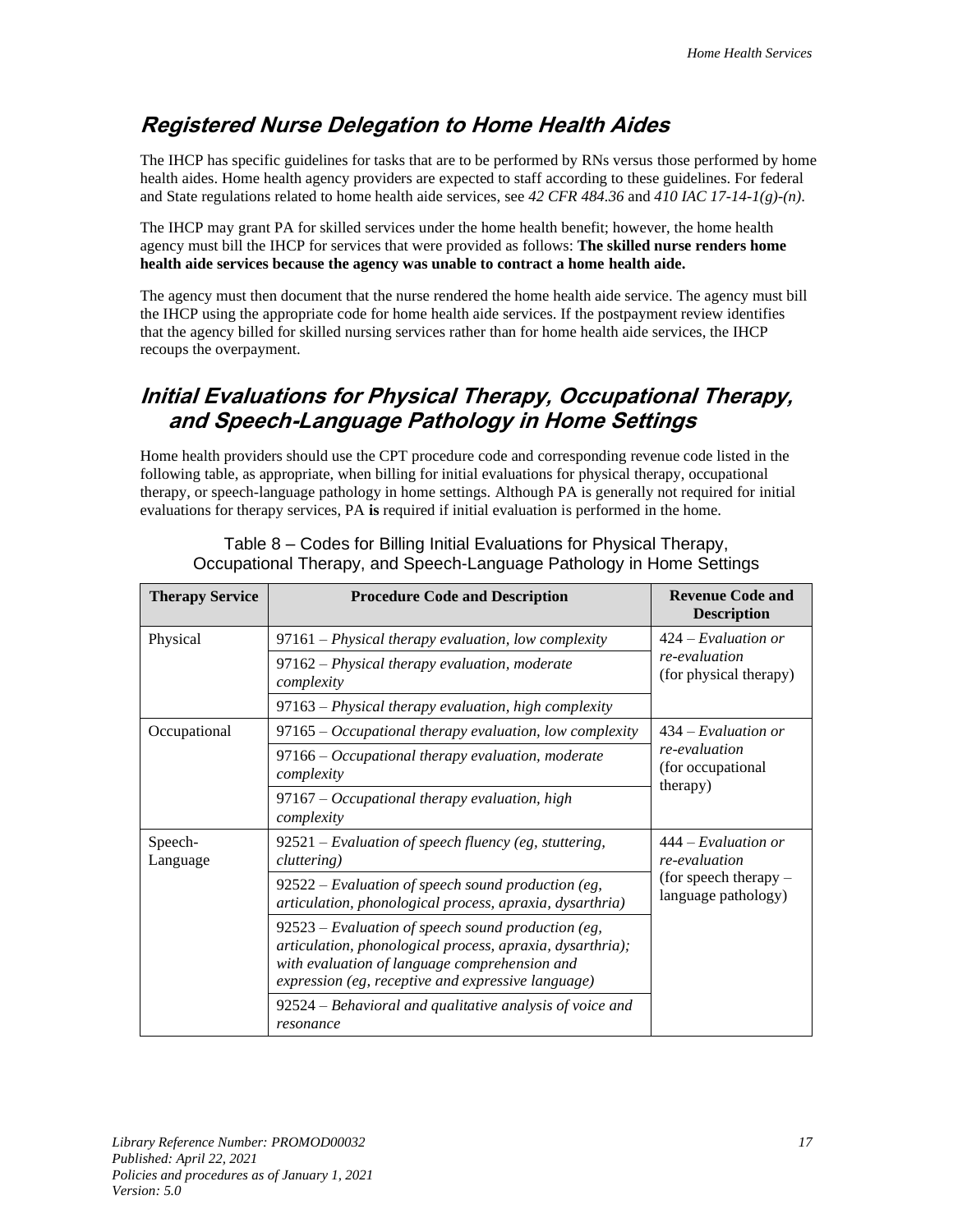#### <span id="page-23-0"></span>**Home Infusion and Enteral Therapy Services**

Home infusion includes the following:

- Enteral feeding within, or by way of, the intestine
- Enteral tube feeding that includes the provision of nutritional requirements through a tube into the stomach or small intestine
- Parenteral therapy that includes any route other than the alimentary canal, such as intravenous, subcutaneous, intramuscular, or mucosal
- Total parenteral nutrition therapy (TPN)

#### **Billing for Home Infusion and Enteral Therapy**

The following provider types may bill for home infusion and enteral therapy services and supplies:

- DME and home medical equipment (HME) providers
- Home health agencies
- Pharmacies

Providers should bill separately for the following three components of home infusion and enteral therapy:

- DME and HME providers bill all supplies, equipment, and formulas required to administer home infusion and enteral therapy on a *CMS-1500* claim form or electronic equivalent (Portal professional claim or 837P transaction) using the appropriate HCPCS code.
- Home health agencies bill only for services provided in the home by an RN or LPN on a *UB-04* claim form or electronic equivalent using the appropriate HCPCS codes.
- Pharmacies bill for compound drugs or any drugs used in parenteral therapy on an *Indiana FSSA Drug Claim Form* or electronic equivalent using the appropriate National Drug Code (NDC).

A home health agency may bill all three components using the proper billing forms and appropriate codes if the agency maintains multiple enrollments as a home health agency, a pharmacy, and a DME or HME provider.

#### **Billing for Home Uterine Monitoring Device**

Home health agencies can bill for infusion therapy using a home uterine monitor with the following procedure codes:

- 99601 Home infusion/specialty drug administration, per visit (up to 2 hours)
- 99602 Home infusion/specialty drug administration, per visit (up to 2 hours); each additional hour

Providers are allowed to bill one unit of service daily and should use revenue code 559 when billing 99601 or 99602.

Codes 99601 and 99602 cover the following items:

- Home uterine monitor
- Skilled nursing services that include the following:
	- Initial nursing assessment
	- Instructions given to the patient about the proper use of the monitor
	- Home visits to monitor signs and symptoms of preterm labor
	- Twenty-four-hour telephone support for troubleshooting the monitoring equipment and for reporting patient symptoms